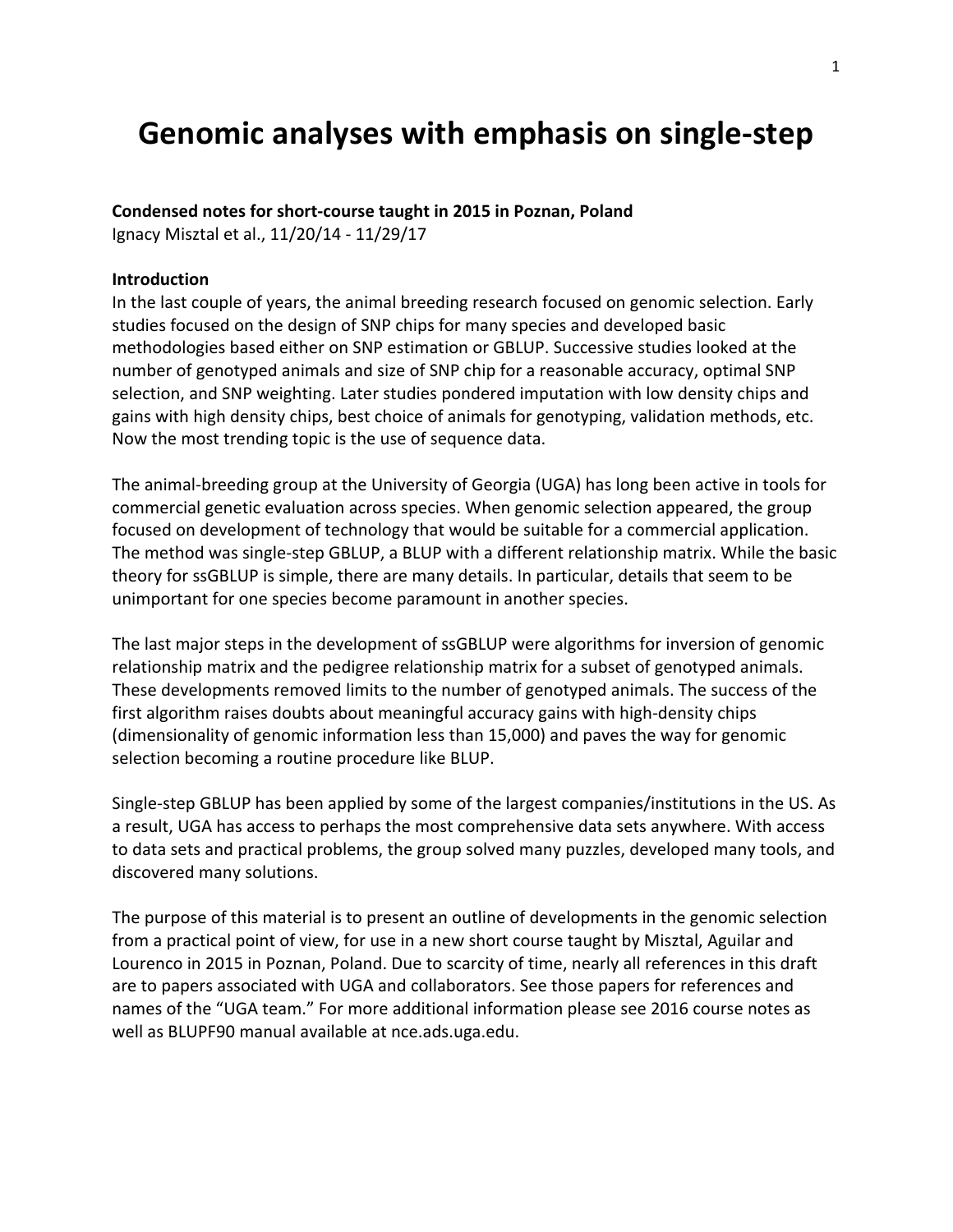## **Models, Methods, and Programs**

Good genomic predictions require a few components:

- 1. Appropriate models for traits of study
- 2. Appropriate methods for parameter estimation
- 3. Appropriate methods for genetic evaluation
- 4. Software that can implement mixed models for both parameter estimation and genetic prediction

Here we assume that all models are analyzed by mixed model methodology.

Good models are a prerequisite for any genetic evaluation including genomic. Bad models = bad GEBVs. All models are approximations. Many effects influence the traits of interest. Giving large data sets, any effect is likely to be statistically significant although many may be unimportant in practice. We can define practically equivalent models as such where correlations of (G)EBV for selection candidates are at least 0.98. Then, our desired model is as simple as possible (parsimonious) that gives essentially the same predictions as more complicated models. Please note that very complex models may give bad predictions due to traits not following the model assumptions or due to computing instability. Also, commonly used statistical criteria for model selection such as BIC often lead to complex models and not to the best predictions as determined by some sort of cross-validation.

#### **Comments on Models**

#### Single-trait (repeatability with repeated records) animal model.

Basic model when other traits are not available or are weakly correlated.

#### **Multiple trait model**

A model that accounts for correlations among traits (genetic and environmental). Important when some traits are missing, when the recording is sequential and when genetic correlations are not close to 0. Inclusion of traits under selection in the model helps to remove biases from analyses of all traits.

#### **Random regression model (RRM)**

Useful for analyses of traits that are recorded continuously over time (e.g., milk production or body weight) or other variables like temperature-humidity index or herd-level. The key part of RRM is the use of several parameters to describe variability of continuous traits. Functions that use such parameters may be regular polynomials (simple but with poor numerical stability), Legendre orthogonal polynomials (better numerical properties), or splines (less variability at extremes). Type and order of functions determine the shape of the covariance trajectories. In particular, too high polynomial order in RRM shows modeling artifacts where (co)variance curves have large fluctuations and are not supported by biological or management reasons. One-way of simplifying RRM is the use of linear splines as they are equivalent to multiple-trait models with traits corresponding to points at knots (Misztal, 2006) and cross-validation properties are good (Bohmanova et al., 2008).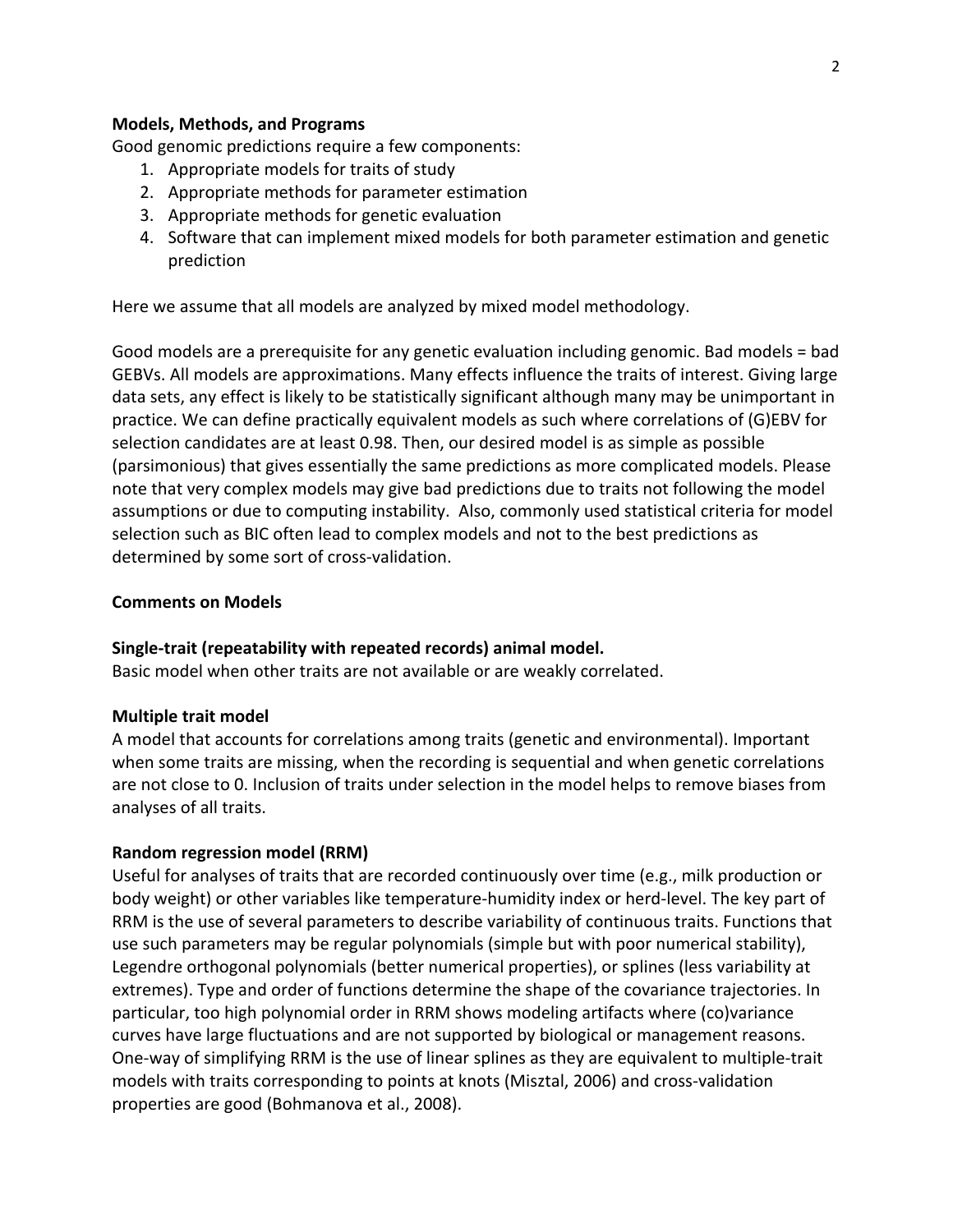## **Unknown parent groups (UPG)**

If the base population is heterogeneous, under selection, the merit of missing parents may be uneven. Then, pedigrees can be augmented by "phantom parents" via unknown parent groups. Groups can model the merit of unknown parents by year of birth, sex, path of selection, genetic origin or breed.

Use of UPG is dangerous due to the possibility of confounding or large SE (UPG are fixed effects). Therefore, when UPG are used, the solutions of UPG should be examined for excessive fluctuations, trends, or just common sense. One way of reducing the confounding/fluctuations is treating UPG as random. In the simplest case, this is by treating UPG as animals (var(UPG)=additive variance).

## **UPG and historical data**

In many analyses, the use of more than 2-3 historical generations does not influence GEBV of the youngest generation (selection candidates) or may even improve it (Lourenco et al., 2014). This is due to a number of reasons including 1) decays of genomic predictions, 2) changes in traits over time, 3) imperfect modeling of fixed effects over time. So, one of the simplest ways to limit computations is by truncating phenotypes and pedigrees. Truncating data also limits or even eliminates the need for UPG.

## **Common features of software**

Software for mixed models should generally support:

- missing traits
- different models per trait
- heterogeneous residual variance

## Approaches for variance component estimation (VCE)

VCE is usually accomplished by REML or by Bayesian analyses via Gibbs sampling. For general properties, see paper "Reliable computing in estimation of variance components." Below are some of the more popular features of common algorithms.

General REML programs rely on sparse matrix software. They have approximately a quadratic cost with the number of animals and the cubic cost with the number of traits. They are likely to fail when the number of traits is too large or resulting covariance matrices are close to singularity. 

AI-REML is fast with simpler models but often crashes with models close to the parameter space. 

EM-REML is more stable but very slow and there are no good estimates of SE. EM-REML is faster with less "missing information." EM\_REML gets "stuck" with RRM if the starting parameters are small.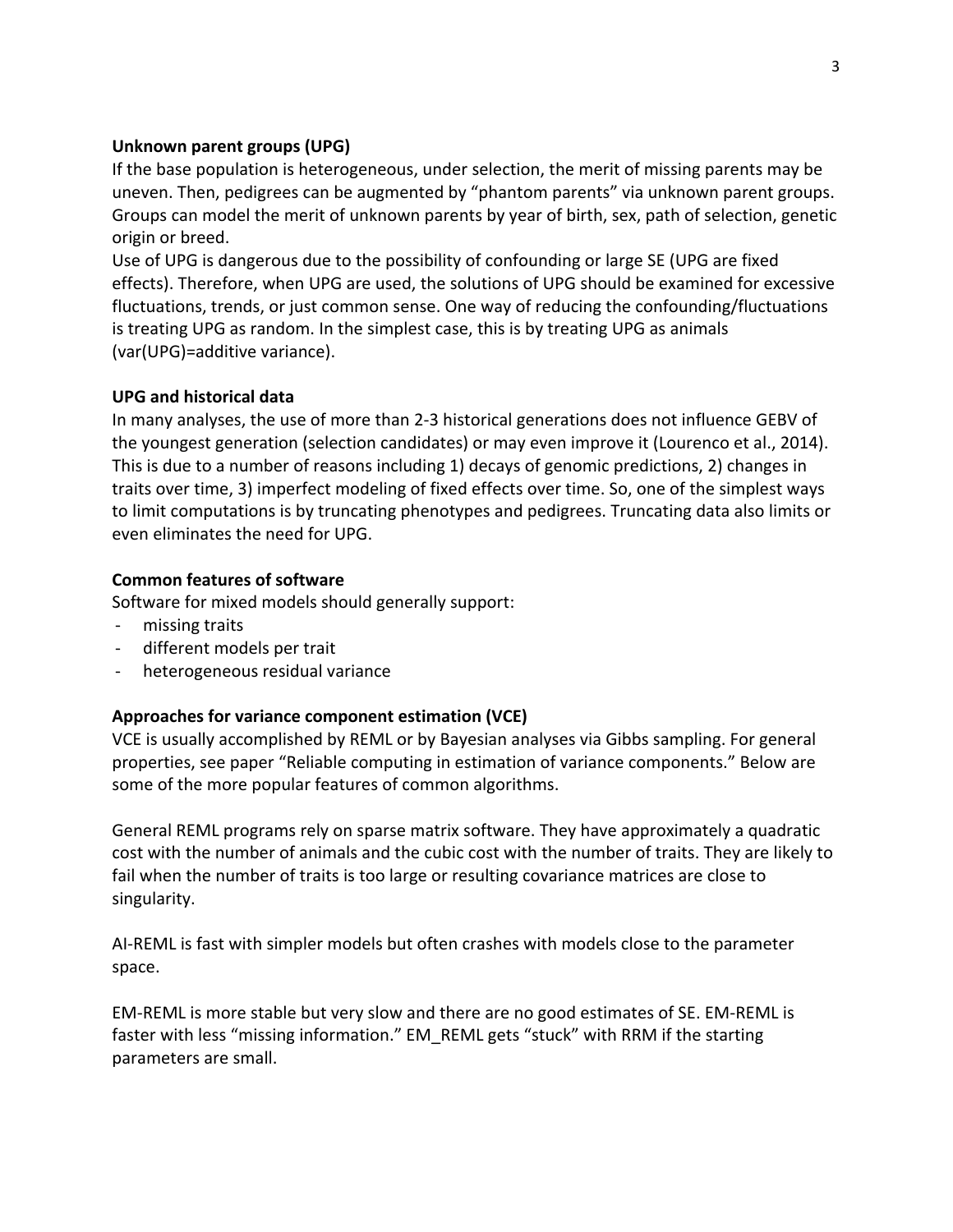Special version of REML (canonical transformation) can be very stable and inexpensive with a large number of traits but add model limitations. See Karin Meyer's page for many options in REML for complicated models.

Bayesian methods via Gibbs sampling (BAGS) may be slow or fast depending on optimizations. Usually the number of required samples is higher with model complexity and with the number of parameters. For instance, a reduced animal model may require 10 times fewer samples than a regular animal model. Analyzing the output of BAGS is a necessity.

An optimized BAGS (e.g., gibbs1f90 and later versions) is resistant to non-positive definite matrices and can be very fast with large number of traits if models per trait are not too different. Complex models (e.g., threshold) are much easier to implement via BAGS than via REML. 

## Approaches for national genetic evaluation

For national evaluations, the number of effects in the model can be so large that the mixed model equations would not fit in memory even if we use the largest computer available. Subsequently, solutions are computed by "matrix free" or "iteration on data" approaches, where the data is read every round of iteration and coefficients of mixed model equations are recreated. Instead of being stored, these coefficients are used immediately to create quantities used by iteration methods. A particularly efficient yet simple to implement iteration method is preconditioned conjugate gradient (Tsuruta et al., 2001). This method can use coefficients of mixed model equations in any order.

## **Why single-step for genomic evaluation?**

Current methods require de-regressions and creation of an index combining different sources of information (e.g., parent average, direct genomic value, pedigree prediction). As both rely on accuracies, when accuracies are approximated both the deregressions and the index are approximate. Additionally, deregression on a mix of high and low accuracy animals can create double-counting (Legarra et al., 2014; Lourenco et al., 2015).

## **Derivation of H**

The derivations follow Legarra et al. (2009) and Aguilar et al. (2010). Let A be a numerator relationship matrix and let the genetic variance be set to 1.0. Let indices 1 refer to ungenotyped and 2 to genotyped animals.

$$
var(u) = A\sigma_u^2
$$

$$
A = \begin{bmatrix} A_{11} & A_{12} \\ A_{21} & A_{22} \end{bmatrix}
$$

Based on conditional distributions:

$$
u_1|u_2\!\sim\! N(A_{12}A_{22}^{-1}u_2,A_{11}-A_{12}A_{22}^{-1}A_{21})
$$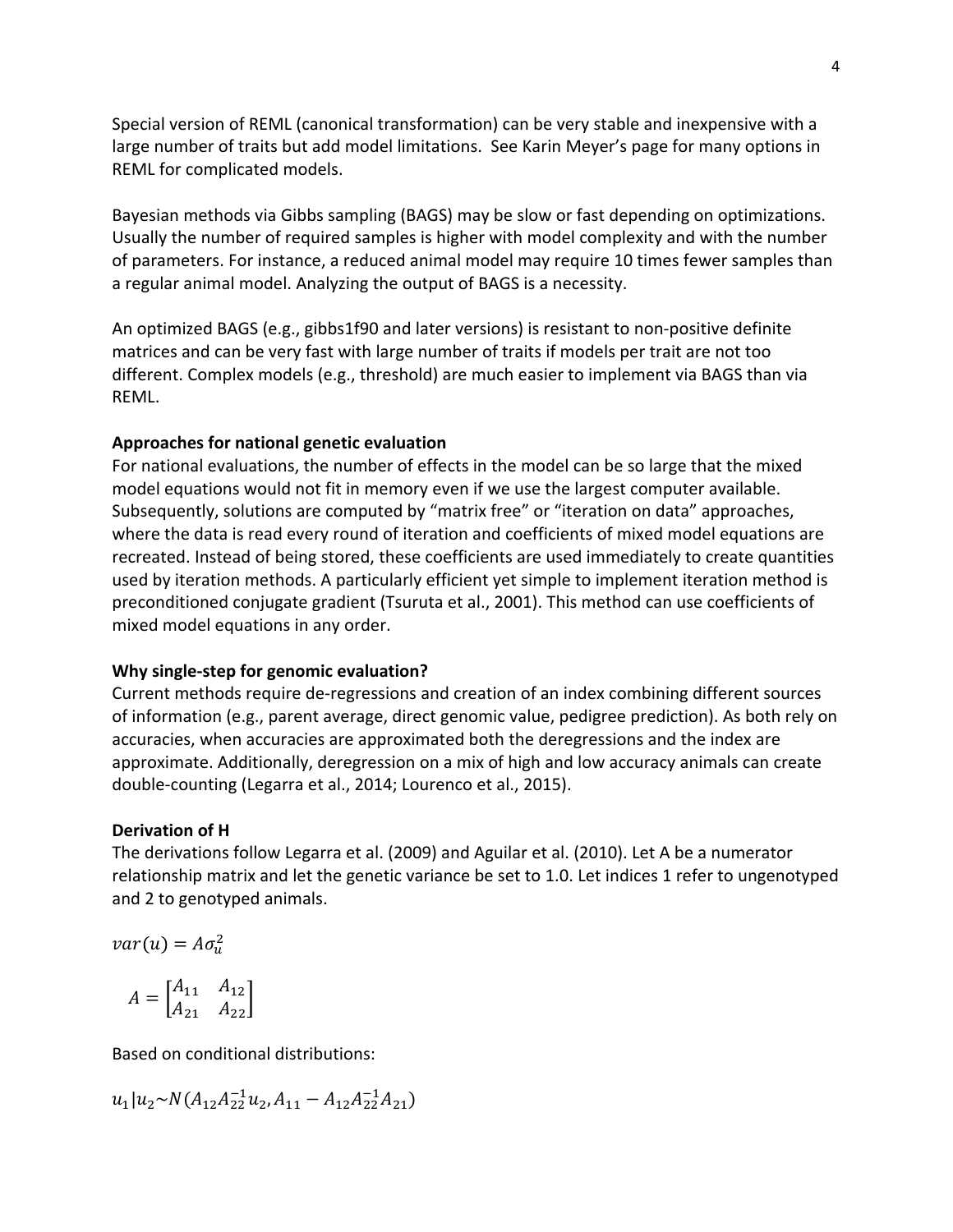$u_2 \sim N(0, G)$  $u_1 = E(u_1|u_2) + \varepsilon$ =  $A_{12}A_{22}^{-1}u_2 + \varepsilon$ 

Calculate variances and covariances:  $var(u_1) = var(A_{12}A_{22}^{-1}u_2 + \varepsilon)$ =  $var(A_{12}A_{22}^{-1}u_2) + var(\varepsilon)$ =  $A_{12}A_{22}^{-1}A_{22}^{-1}A_{21}^{-1}A_{21} + A_{11} - A_{12}A_{22}^{-1}A_{21}$ Rearranging: =  $A_{11} + A_{12}A_{22}^{-1}GA_{22}^{-1}A_{21} - A_{12}A_{22}^{-1}A_{21}$ <br>=  $A_{11} + A_{12}A_{22}^{-1}GA_{22}^{-1}A_{21} - A_{12}A_{22}^{-1}IA_{21}$  $= A_{11} + A_{12}A_{22}^{-1}GA_{21}^{-1}A_{21} - A_{12}A_{22}^{-1}A_{22}A_{21}^{-1}A_{21}$ Therefore,

$$
var(u_1) = A_{11} + A_{12}A_{22}^{-1}(G - A_{22})A_{22}^{-1}A_{21}
$$
  

$$
var(u_2) = var(Za) = G
$$
  

$$
cov(u_1, u_2) = cov(A_{12}A_{22}^{-1}u_2, u_2) = A_{12}A_{22}^{-1}var(u_2) = A_{12}A_{22}^{-1}G
$$

Finally:

$$
H = \begin{pmatrix} var(u_1) & cov(u_1, u_2) \\ cov(u_2, u_1) & var(u_2) \end{pmatrix}
$$
  
=  $\begin{pmatrix} A_{11} + A_{12}A_{22}^{-1}(G - A_{22})A_{22}^{-1}A_{21} & A_{12}A_{22}^{-1}G \\ G A_{22}^{-1}A_{21} & G \end{pmatrix}$   
=  $A + \begin{bmatrix} A_{12}A_{22}^{-1}(G - A_{22})A_{22}^{-1}A_{21} & A_{12}A_{22}^{-1}(G - A_{22}) \\ (G - A_{22})A_{22}^{-1}A_{21} & G - A_{22} \end{bmatrix}$ .

Which can be simplified to:

$$
=A + \begin{bmatrix} A_{12}A_{22}^{-1} & 0 \\ 0 & I \end{bmatrix} \begin{bmatrix} I \\ I \end{bmatrix} \begin{bmatrix} G - A_{22} \end{bmatrix} \begin{bmatrix} I & I \end{bmatrix} \begin{bmatrix} A_{22}^{-1}A_{21} & 0 \\ 0 & I \end{bmatrix}
$$

The inverse can be derived from distributions knowing that:

$$
u_1|u_2 \sim N(A_{12}A_{22}^{-1}u_2, A_{11} - A_{12}A_{22}^{-1}A_{21}) = N(A_{12}A_{22}^{-1}u_2, (A^{11})^{-1})
$$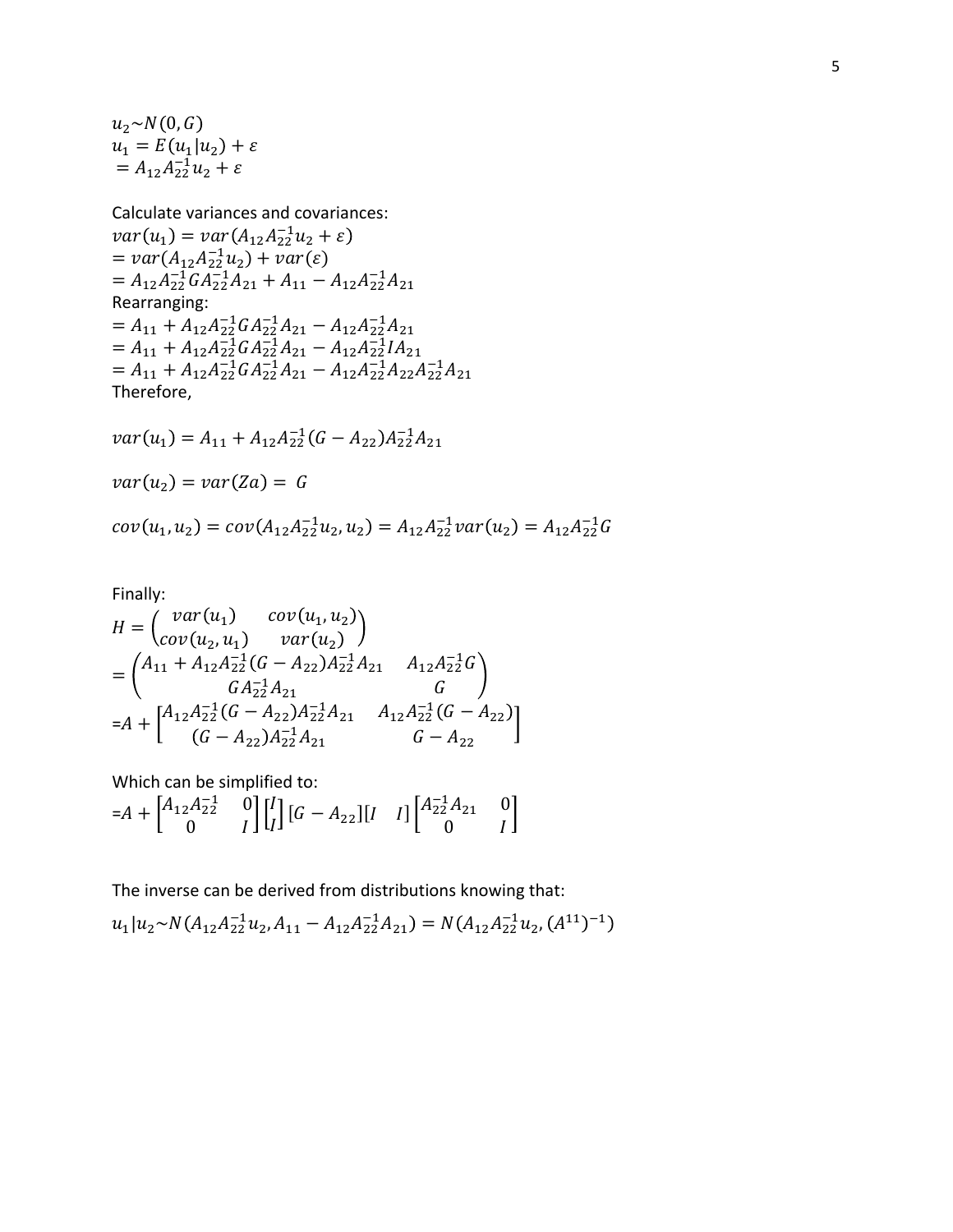$$
p(\mathbf{u}_{1}, \mathbf{u}_{2}) = p(\mathbf{u}_{1} | \mathbf{u}_{2}) p(\mathbf{u}_{2})
$$
  
\n
$$
\approx \exp[-0.5(\mathbf{u}_{1} - \mathbf{A}_{12}\mathbf{A}_{22}^{-1}\mathbf{u}_{2})'\mathbf{A}^{11}(\mathbf{u}_{1} - \mathbf{A}_{12}\mathbf{A}_{22}^{-1}\mathbf{u}_{2})]\exp[-0.5\mathbf{u}_{2}'\mathbf{G}^{-1}\mathbf{u}_{2}]
$$
  
\n
$$
= \exp\left(-0.5\begin{bmatrix} \mathbf{u}_{1}' & \mathbf{u}_{2}' \end{bmatrix} \begin{bmatrix} \mathbf{A}^{11} & -\mathbf{A}^{11}\mathbf{A}_{12}\mathbf{A}_{22}^{-1} \\ -\mathbf{A}_{22}^{-1}\mathbf{A}_{21}\mathbf{A}^{11} & \mathbf{G}^{-1} + \mathbf{A}_{22}^{-1}\mathbf{A}_{21}\mathbf{A}^{11}\mathbf{A}_{12}\mathbf{A}_{22}^{-1} \end{bmatrix} \begin{bmatrix} \mathbf{u}_{1} \\ \mathbf{u}_{2} \end{bmatrix} \right)
$$
  
\n
$$
= \exp\left(-0.5\begin{bmatrix} \mathbf{u}_{1}' & \mathbf{u}_{2}' \end{bmatrix} \begin{bmatrix} \mathbf{A}^{11} & \mathbf{A}^{12} \\ \mathbf{A}^{21} & \mathbf{G}^{-1} + \mathbf{A}^{22} - \mathbf{A}_{22}^{-1} \end{bmatrix} \begin{bmatrix} \mathbf{u}_{1} \\ \mathbf{u}_{2} \end{bmatrix} \right).
$$

$$
\mathbf{H}^{-1} = \begin{bmatrix} \mathbf{A}^{11} & \mathbf{A}^{12} \\ \mathbf{A}^{21} & \mathbf{G}^{-1} + \mathbf{A}^{22} - \mathbf{A}_{22}^{-1} \end{bmatrix} = \mathbf{A}^{-1} + \begin{bmatrix} 0 & 0 \\ 0 & \mathbf{G}^{-1} - \mathbf{A}_{22}^{-1} \end{bmatrix}
$$

#### **Types of genomic relationship matrix**

The most popular matrix was defined by VanRaden (2008). It is based on a SNP model:

$$
y_i = \mu + Za + e, \quad var(a) = I\sigma_a^2, \quad var(e) = I\sigma_e^2
$$

where Z is a matrix of gene content adjusted for allele frequencies and  $a$  is a vector SNP effects. When u is a vector of breeding values:

$$
u = Za, \qquad var(u) = G\sigma_u^2, \qquad G = ZZ' * \sigma_a^2 / \sigma_u^2
$$

Alternately,

$$
G = \frac{ZZ'}{\sum p_i (1 - p_i)}
$$

Many other G have been proposed but none seems to provide more accurate solutions. Please note that Z adjusted for allele frequencies is

$$
Z = M - 2P
$$

where elements of M are 0, 1 or 2 and P is a matrix of allele frequencies. The SNP model and GBLUP have same solutions regardless of gene frequencies (Stranden and Christensen, 2011) but ssGBLUP is affected by P.

The properties of G depend on gene frequencies. With current allele frequencies, the mean of the diagonal elements of G is 1.0 and that of off-diagonals is 0. With equal allele frequencies (0.5), the means of diagonal and off-diagonal elements can be as high as 1.0 and 1.5.

#### **Decomposition of GEBV**

By analyzing one line of MME we can find the decomposition of GEBV:

$$
u_i = w_1 P A + w_2 Y D + w_3 P C + w_4 D G V + w_5 P P, \qquad \sum w_i = 1
$$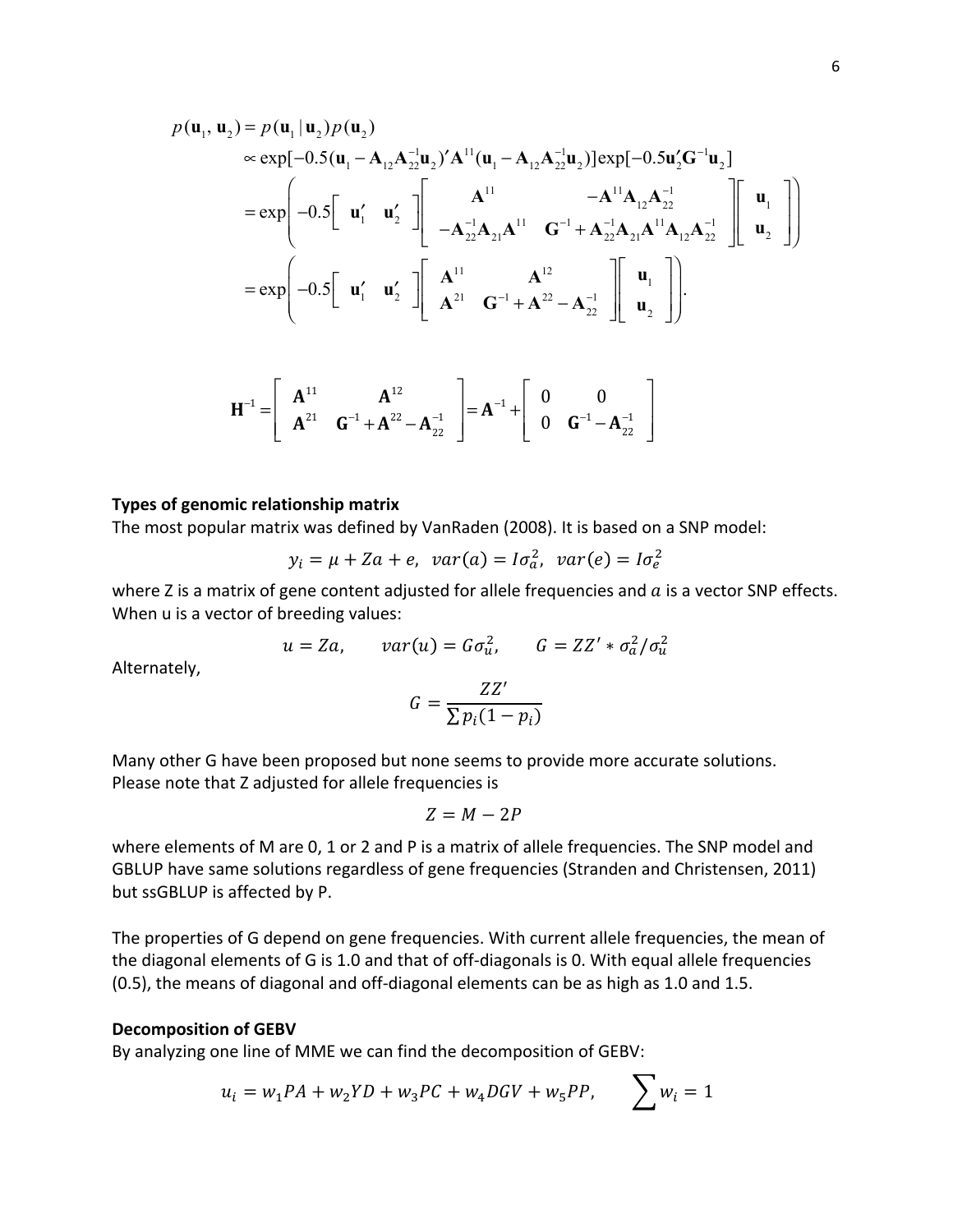where PA is Parent Average, YD is Yield Deviation (phenotypes adjusted for model effects other than additive genetic and error), PC is Progeny Contribution, DGV is the genomic prediction (coming from  $G^1$  or indirectly from SNP effects), PP is the pedigree prediction based on the subset of genotyped animals from **A** (coming from  $\mathbf{A}_{22}^{.1}$ ). When both parents are known and each progeny has a known mate, the weights are:

$$
w_1 = \frac{2}{den} ; w_2 = \frac{n_r/a}{den} ; w_3 = \frac{n_p/2}{den} ; w_4 = \frac{g^{ii}}{den} ; w_5 = \frac{-a_{22}^{ii}}{den}
$$
  

$$
den = 2 + n_r/a + n_p/2 + g^{ii} - a_{22}^{ii}
$$

where  $n_r$  is the number of records,  $\alpha$  is the variance ratio (residual over genetic variance), and  $n_p$  is progeny size.

with values for DGV and PP:

DGV<sub>i</sub> = 
$$
\frac{-\sum_{j,j\neq i} g^{ij} u_j}{g^{ii}}
$$
; PP<sub>i</sub> =  $\frac{-\sum_{j,j\neq i} a_{22}^{ij} u_j}{a_{22}^{ii}}$ 

The decomposition for young animals (w2=w3=0) is the same as in VanRaden et al. (2009b) except that the effects are estimated jointly. PP accounts for part of PA explained by DGV. In particular, when  $A=A_{22}$ , PA and PP cancel out. When one or two parents are genotyped, PP will include a fraction of PA. When a genotyped animal is unrelated to a genotyped population, PP=0. Alternately, DGV and PP can be combined into a genomic index (GI) as in VanRaden and Wright (2013):

$$
w_4 DGV + w_5 PP = w_6 GI
$$
  

$$
GI = \frac{\sum_{j,j\neq i} (g^{ij} - a_{22}^{ij}) u_j}{g^{ii} - a_{22}^{ii}}; \ w_6 = \frac{g^{ii} - a_{22}^{ii}}{den}
$$

GI excludes the effect of PA from DGV. See Lourenco et al. (2015b) for more details.

Assuming that deviations  $(GEBVs – EBVs)$  and EBVs are uncorrelated leads to the following approximation [19]:

$$
g^{ii} - a_{22}^{ii} \approx \sum_{j,j \neq i} (g_{ij} - a_{22,ij})^2 \approx (n_g - 1) \Delta_i^2
$$

where  $n_g$  is the number of genotyped animals and  $\Delta_i^2$  is the average of the squared difference between genomic and pedigree relationships across all individuals with individual i (Misztal et al., 2012). In practice,  $\Delta_i^2$  is about 0.04<sup>2</sup> (Wang et al., 2014).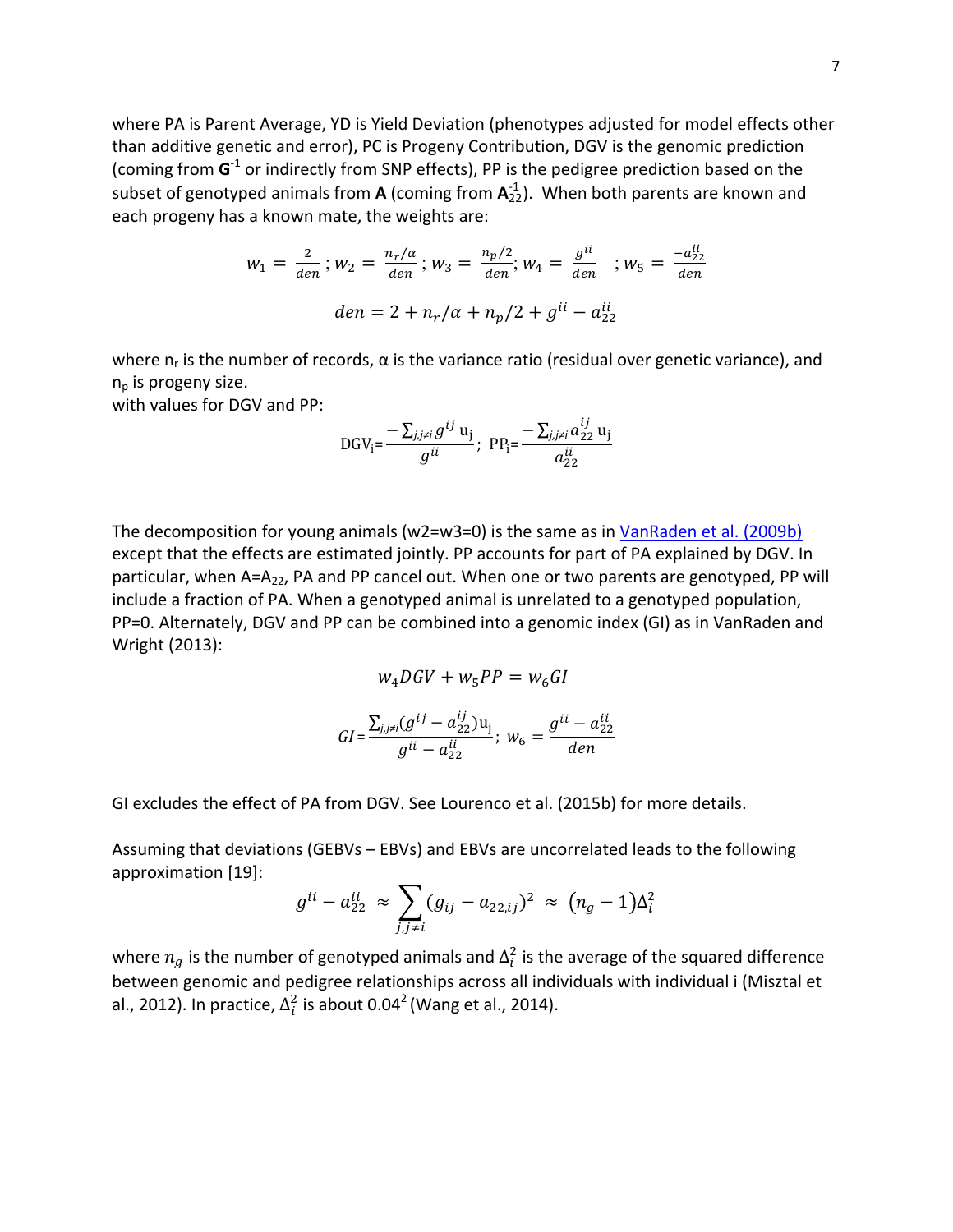## **Quality control for G**

Quality control of G is a critical part of genomic selection as poor relationships could lead to many types of biases and losses of accuracy.

#### **Calling rate for SNP and animals**

Raw genotypes include either the correct SNP or an error code stating that an SNP could not be reliably read (or typed). Calling rate for SNP removes specific SNP markers from all genotyped animals where that SNP could not be reliably typed in a large number of cases. Calling rate for animals removes genotypes of such animals where less than a threshold SNPs are correctly typed. Usually the threshold is 90-95% correct typing.

#### **Parental exclusions and parent identification**

Parent-progeny genotypes should be compatible. In practice, this means that such pairs should not have exclusive genotypes (aa in parent and bb in progeny). For unrelated animals, the number of SNP with opposite genotypes is up to 12.5% (Tsuruta et al., 2009). For parentprogeny pairs, the number is usually less than 3% with raw genotypes but can drop below 0.1% (a few SNP with 50k chip) after imposing the calling rate edits.

If there is exclusion for any parent-progeny pair  $(> 3%$  exclusions), possibilities include pedigree or genotyping error. In case of wrong paternity, one solution is to find a compatible parent (can be done by software like SEEKPARENTF90).

## **Distributions of diagonals of G**

Under correct scaling and with current allele frequencies, all diagonals of G should have a quasinormal distribution with a mean of 1.0 and SD < 0.1. Too small or too large diagonals (< 0.6 or > 1.5) indicate either poor genotyping quality or an animal from another line or breed (Simeone et al., 2011).

## **Differences between matched G and A22**

For properly matched G and A22, differences are usually  $< 0.1$ . Large differences indicate pedigree or genotyping problems, or insufficient pedigree. In populations with missing pedigrees, there is an extra variation of the difference due to unequal pedigree length (Wang et al., 2014).

#### **Chromosome editing**

SNPs in the sex chromosomes and SNPs that are in unmapped positions (usually called chromosome 0) contribute little if any to GEBV and are routinely eliminated.

#### **Heritability of gene content**

With correct genotypes, heritability of each SNP as a dependent variable  $(y)$  in an animal model is 100% (Forneris et al., 2015). Under special genotyping errors, including those from bad imputation, the heritability is lower. In practice, less than 0.99 average heritability for all SNP indicates problems.

**Population stratification using principal components**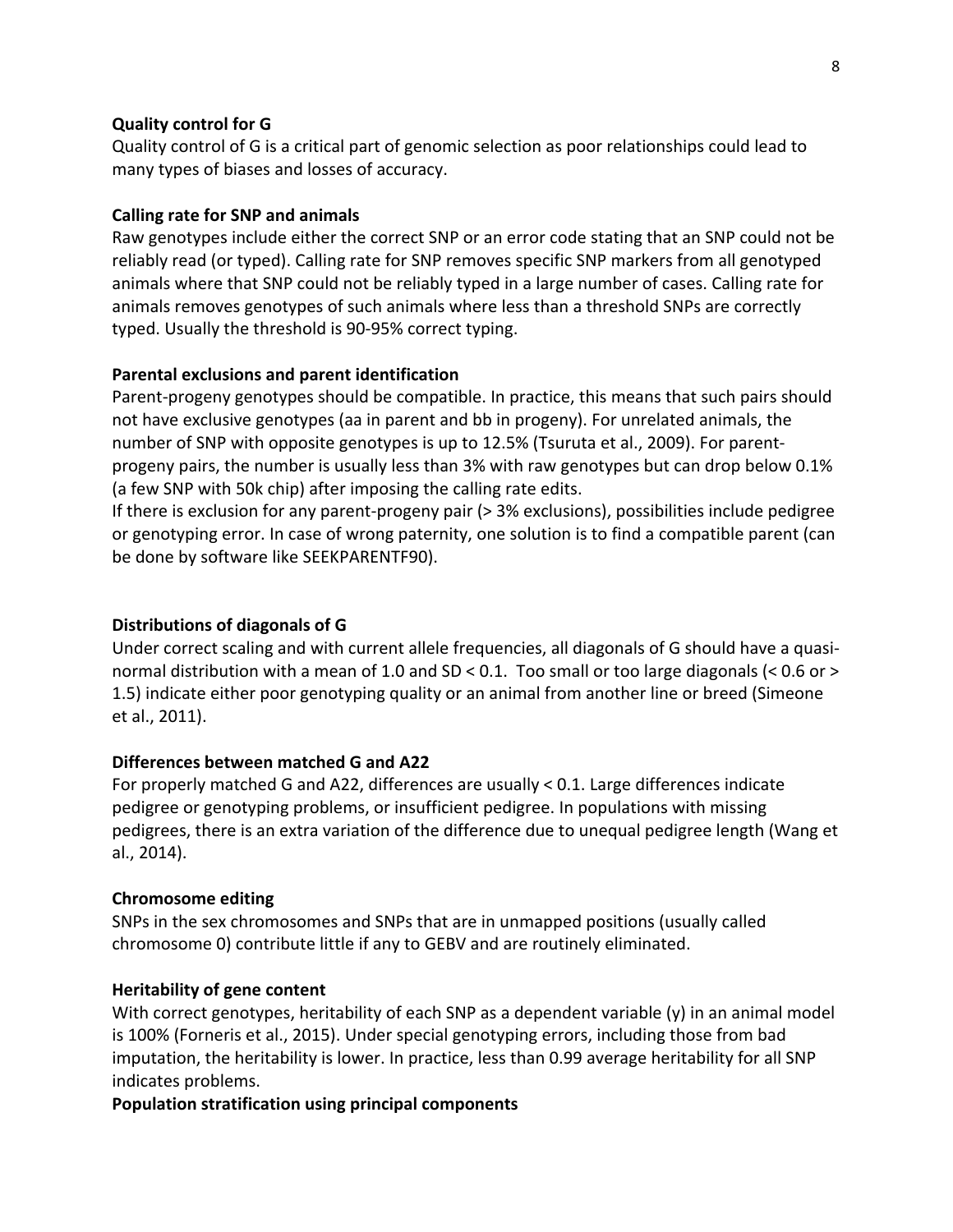Genotypes of a population can be shown graphically as a plot of the two largest principal components. While a single population cluster has an oval shape, separate clusters indicate separate lines or breeds.



*Principal component plot for a simulated population composed of two purebreds (AA and BB) and one crossbred line (F1).*

## **Matching G and A22**

Normal procedure for matching G and A22 include only adjustments to G for the same averages of diagonal and off-diagonal elements.

$$
G = (1-\lambda/2)G^* + 11' \lambda
$$

where G is the adjusted genomic relationship matrix, 1 is a vector of ones, and  $\lambda$  is Wright's  $F_{ST}$ that is calculated as (Vitezica et al., 2011):

$$
\lambda = \frac{1}{n^2} \left( \sum_i \sum_j \mathbf{A}_{22 i,j} - \sum_i \sum_j \mathbf{G}_{i,j} \right)
$$

where n is the number of elements in  $A_{22}$  and  $G$ .

When the base population is heterogeneous (pedigrees missing across generations), adjustments are done to an average pedigree length, and G is too big for animals with short pedigree and too small with long pedigree (Cheng et al., 2011; Vitezica et al., 2011). This results in poor convergence rate when solving ssGBLUP by iteration and in upward/downward biases or inflation (Misztal et al., 2012). Several options exist for matching G and A22. One option is to modify the  $H^{-1}$  matrix by using a weight for A22<sup>-1</sup> (omega) smaller than 1.0.

$$
H^{-1} \text{=} A^{-1} \text{+} \begin{bmatrix} 0 & 0 \\ 0 & G^{-1} \text{--} \omega A^{-1}_{22} \end{bmatrix}
$$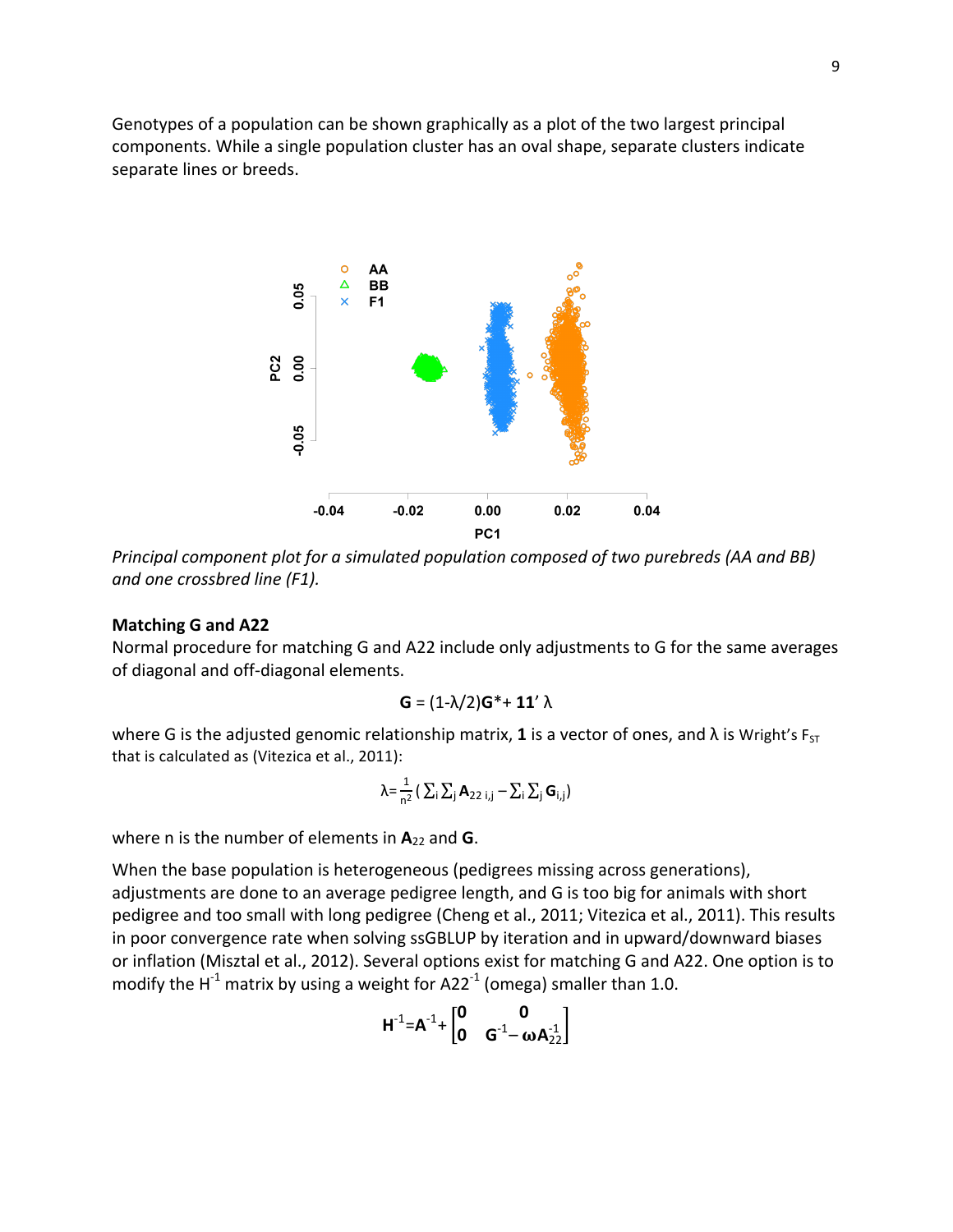Another option is to introduce nonzero relationships between unknown parents like in VanRaden or via metafounders concept (Legarra et al., 2015). The last choice is to cut phenotypes and pedigrees to 2-3 generations. Cutting data to a few generations did not decrease accuracy (Lourenco et al., 2014) and reduces the impact of old pedigrees.

## Correlations between diagonal and off-diagonal elements of G and A22

In typical analyzes, the correlations between G and A22 is about  $0.3\pm0.1$  for diagonals and 0.6±0.15 for off-diagonals. The correlations depend on the depth of pedigree. The correlations between the diagonals are treated as those between pedigree and genomic inbreeding. While pedigree-based inbreeding depends on the depth of pedigree, the genomic inbreeding indirectly includes all past inbreeding. In general, new inbreeding is more detrimental than old inbreeding, where effects of deleterious genes are mostly removed by selection. Recent inbreeding with the genomic information can be assessed by runs of homozygosity.

#### **Matching of G and A22 in crossbred/multibreed populations**

Under crossbreeding, ideally G would be matched to A22 for all breed combinations. In particular, blocks of G due to purebred breed combinations would be 0. However, manual manipulation of blocks of matrices often makes the matrix non-positive definite. In a terminal cross model in pigs, the best approach for G was to use average gene frequencies across all animals, without additional steps (Lourenco et al., 2016). In a multibreed evaluation of sheep, where phenotypes were available on crossbreds but not on every purebred, G was generated using an average allele frequency but modeling included explicit unknown parent groups (UPG).

#### **Importance of matching of G and A22 for different species and genotyping scenarios**

The impact of incorrect matching is large in simulated populations, smaller in pigs and chicken, and was almost none in dairy when the reference population included high accuracy bulls only. The impact of the genomic information is negligible on high-accuracy animals and some scaling cancels out for young animals. Also, the impact of scaling is stronger under strong selection. Simulated populations usually include many genotyped generations, each with relatively small number of low-accuracy animals, and with selection on a single trait. Therefore, any problems with scaling will influence the older generations and subsequently the young generation. In real populations, selection is usually multitrait and not very strong on any single trait.

## **Validation**

# **Reliability (R2 ) of GEBV with older data**

In populations with high accuracy males and large number of progeny, validation includes partial and complete data comparisons. A partial data set excludes progeny of the youngest males. Comparisons are made with GEBV or EBV obtained with partial data and EBV or DYD of a male obtained with complete data. When the number of progeny is large, the comparison involves PA+DGV-PP and PC. The decomposition of GEBV indicates when such approach is appropriate.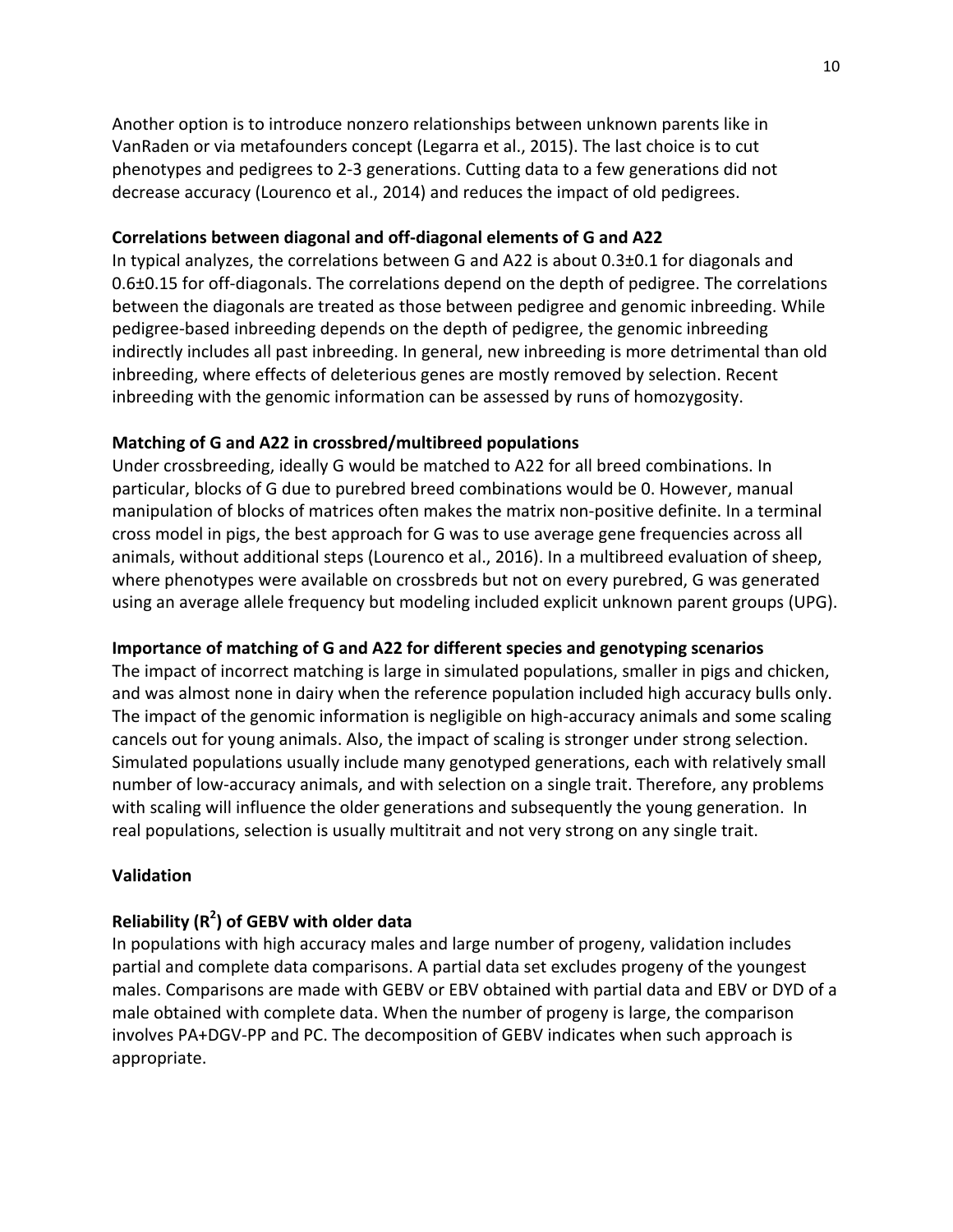#### **Predictability**

When youngest animals have mainly own records, the realized accuracies can be computed as Corr(gebv,y-Xb)/h, where gebv is prediction for a given animal obtained without its phenotype (partial data), y-Xb is phenotype of that animal adjusted for fixed effects (based on complete data), and h is the square root of heritability (Legarra, 2008). Predictability seems very objective but is hard to apply for complex models (e.g., maternal effects). When heritability is low, accuracies can over the upper limit for traditional blup (0.70) and ssGBLUP (1.0); in this case, it is recommended to use predictivity  $(Corr(geby,y-Xb))$  instead of accuracy. Negative or very low values can be observed for small genotyped populations.

## **X-fold cross-validations**

When the number of genotyped animals is small, cross-validation is done by creating multiple subsets of genotyped animals (folds), and comparing predictions obtained with phenotypes for all but one subset, against y-Xb for that subset. E.g., see papers by Saatchi et al. (2011) or Kachman et al. (2013). The cross-validation can generate very high correlations due to strong relationships across samples. The correlations are a more realistic estimate of accuracy when subsets are chosen to be less related, e.g., by K-means clustering.

#### **SNP** weighting and GWAS in single-step

The G matrix used in single-step can be weighted, with weights obtained elsewhere, e.g., by Bayesian or Lasso models. Weights and subsequently Manhattan plots can be obtained from single-step directly by backsolving DGV to SNP effects (Wang et al., 2012; Wang et al., 2014).

Following Wang et al. (2012), the idea that GBLUP is equivalent to SNP-BLUP was extended to the ssGBLUP approach. VanRaden (2008) showed that from the selection index equation for GBLUP:

$$
\hat{u} = G \left[ G + R \left( \frac{\sigma_a^2}{\sigma_e^2} \right) \right]^{-1} (y - X\widehat{\beta})
$$

where **R** is a diagonal matrix accounting for heterogeneous residual variance. If  $\hat{u}|\hat{a} = \mathbf{Z}\hat{a}$ , replacing the first  $\bf G$  by  $\bf Z'$ , weighted by the ratio of SNP to additive direct variances, would allow the calculation of SNP effects  $(a)$ :

$$
\hat{a} = \mathbf{Z}' \mathbf{k} \left[ \mathbf{G} + \mathbf{R} \left( \frac{\sigma_a^2}{\sigma_e^2} \right) \right]^{-1} (\mathbf{y} - \mathbf{X} \hat{\boldsymbol{\beta}})
$$

where k is  $\sigma_a^2/\sigma_u^2$ , and  $\sigma_a^2$  is the SNP variance. It can be assumed that  $\sigma_a^2=\sigma_u^2/2\sum p_i(1-p_i).$ Therefore, k can be reduced to  $1/2 \sum p_i(1 - p_i)$ .

Assuming that  $w = \left[\mathbf{G} + \mathbf{R} \left( \frac{\sigma_u^2}{\sigma_u^2} \right) \right]$  $\sigma_e^2$  $-1$  $(y - X\hat{\beta})$ ,  $\hat{a} = kZ'w$ , and therefore,  $\hat{u} = Gw$ . In this way,  $w = G^{-1}\hat{u}$ , and finally, the SNP effects can be calculated as:

$$
\hat{a} = k\mathbf{Z}'\mathbf{G}^{-1}\hat{u}
$$

as  $Var(a) = D$ , the conditional mean of SNP effects given the GEBV is:

$$
\hat{a}|\hat{u} = \mathbf{k} \mathbf{D} \mathbf{Z}' \mathbf{G}^{-1} \hat{u}
$$

Thus, given GEBV from ssGBLUP are available, SNP effects are calculated as (Wang et al., 2012):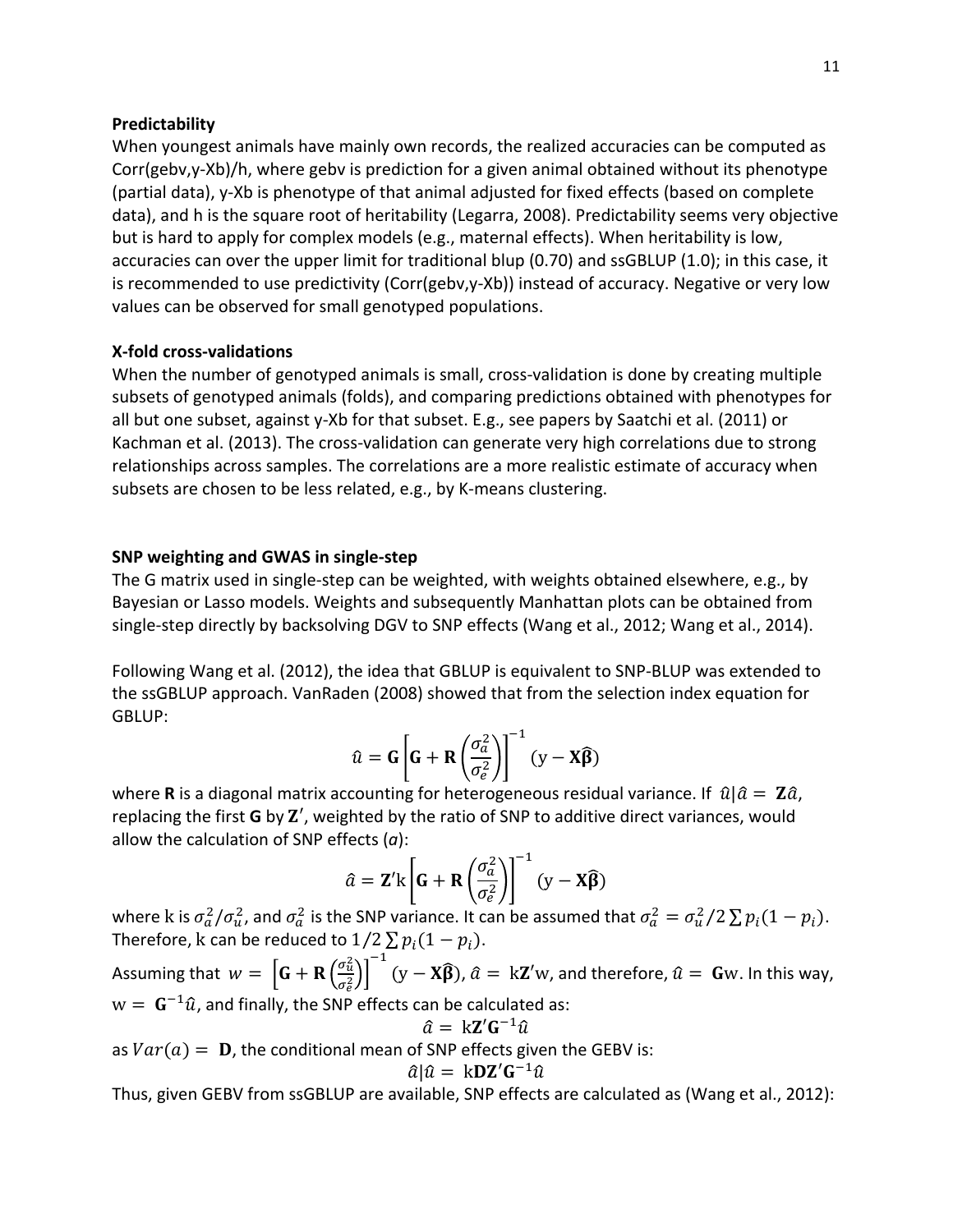$\hat{a} = kDZ'G^{-1}\hat{u}$ 

Assuming that D is a diagonal matrix with weights for SNP, the iterative process is:

- 1. Set the weight matrix D=I
- 2. G=ZDZ'/k (k scaling factor; details omitted)
- 3. Run single-step
- 4. From GEBV, obtain DGV as  $\text{DGV}_{\text{i}} = \frac{-\sum_{j,j\neq l} g^{ij} \textbf{u}_j}{g^{ii}}$
- 5. Convert DGV to SNP effects a= DZ' inv(ZDZ') DGV
- 6. Calculate SNP variance and use as weight  $d_i = 2p_i q_i a_i^2$
- 7. Normalize D for the same sum(D)
- 8. Go to 2

Usually best weights are obtained after 1-2 rounds.

Step 3 can be done once (if DGV change little across rounds) or every round. Formula in 6 can be different. SNP variances can be plotted as Manhattan plots.

In tests using simulated data sets the estimate of SNP effects were similar to those by BayesB. However, the best estimates were not for SNP effect of QTL but for a cluster of nearby SNPs. This illustrates limited resolution of GWAS in populations with small effective population size.

GWAS by single-step allows for analysis in models where obtaining deregressed proofs is difficult (e.g., maternal, random regression or reaction norm). There are no known methods at this time to assess SNP significance under single-step.

Weighting seems to improve the accuracy for data sets with small number of genotyped animals, but marginal or no improvement is observed for large genotyped populations (> 10k; Lourenco et al., 2017).

# **Indirect prediction in single-step via SNP effects**

When many young animals are genotyped and fast prediction is essential, their prediction can be obtained indirectly:

- 1. Run single-step using only animals with information
- 2. Predict SNP effects from DGV as above
- 3. Use SNP effects for predictions, possibly adding parent average.

When the number of genotyped animals in the reference population is large, parent average adds very little to predictions and can be omitted (Lourenco et al., 2015).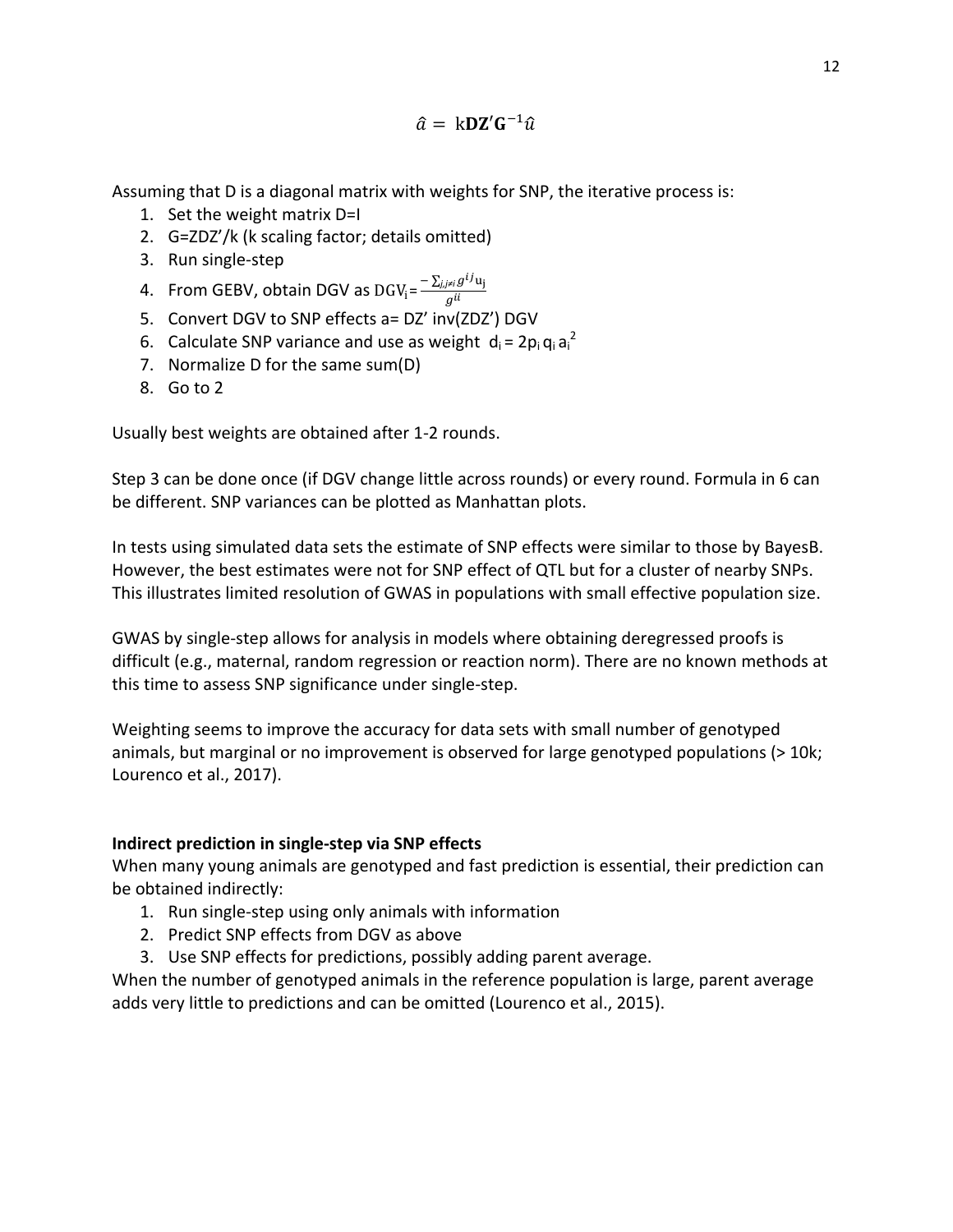## **Approximations of accuracies**

Accuracies in genomic models can be approximated by calculating the amount of information due to genomics (Misztal et al., 2013). In general the information  $d_i$  for animal i is composed of information due to phenotypes, pedigrees, and genomic information

$$
d_i = d_i^{ph} + d_i^{ped} + d_i^{gen}
$$

With reliabilities calculated as

$$
rel_i = \frac{d_i}{\alpha + d_i}
$$

where alpha is variance ratio for the animal model if the information is in terms of effective number of records, or for the sire model if the information is in terms of effective daughters.

Approximately, the genomic accuracy is:

$$
d_i^{gen} \sim \sum_{j,j \neq i} (g_{ij} - a_{22,ij})^2 acc_j^2
$$

where  $acc_i$  is "independent" accuracy of animal j. Independent means not shared with other animals. 

One proposed way of obtaining accuracy is by approximating the left hand side of MME by the following and subsequent inversion:

$$
LHS^{gen} = D^{ph} + D^{ped} + I + G^{-1} - A_{22}^{-1}
$$

Linear adjustments to D's may improve the approximation.

## Computing single-step with a large number of genotyped animals

#### **REML and YAMS**

Efficiency with REML computations in animal models is based on MME being sparse and subsequent use of sparse matrix software. With genomics, MME contains large dense blocks due to G, and sparse matrix computations are less efficient with dense matrices than dense matrix techniques. Dense blocks also occur with large multiple-trait and random-regression models. One solution is the use of a computational package that recognizes dense blocks and rearrange computations accordingly, allowing parallel computations for large dense blocks. A package that implements this technique is called YAMS and was developed by Yutaka Masuda. When applied to (AI)REMLF90 for complex models, the programs run up to 20 times faster with individual computations and up to 100 times faster with sparse inversion. With efficient matrix factorization and inversion, other operations become bottlenecks. There is little improvement for very simple single-trait models with no dense blocks.

#### **Structure of genotyped populations**

Initial genotyping focuses on high accuracy animals. When all high accuracy animals are genotyped, genotyping moves to lower-accuracy animals that provide much less information. With regard to young animals, many are genotyped but few are selected. For instance, over 1.8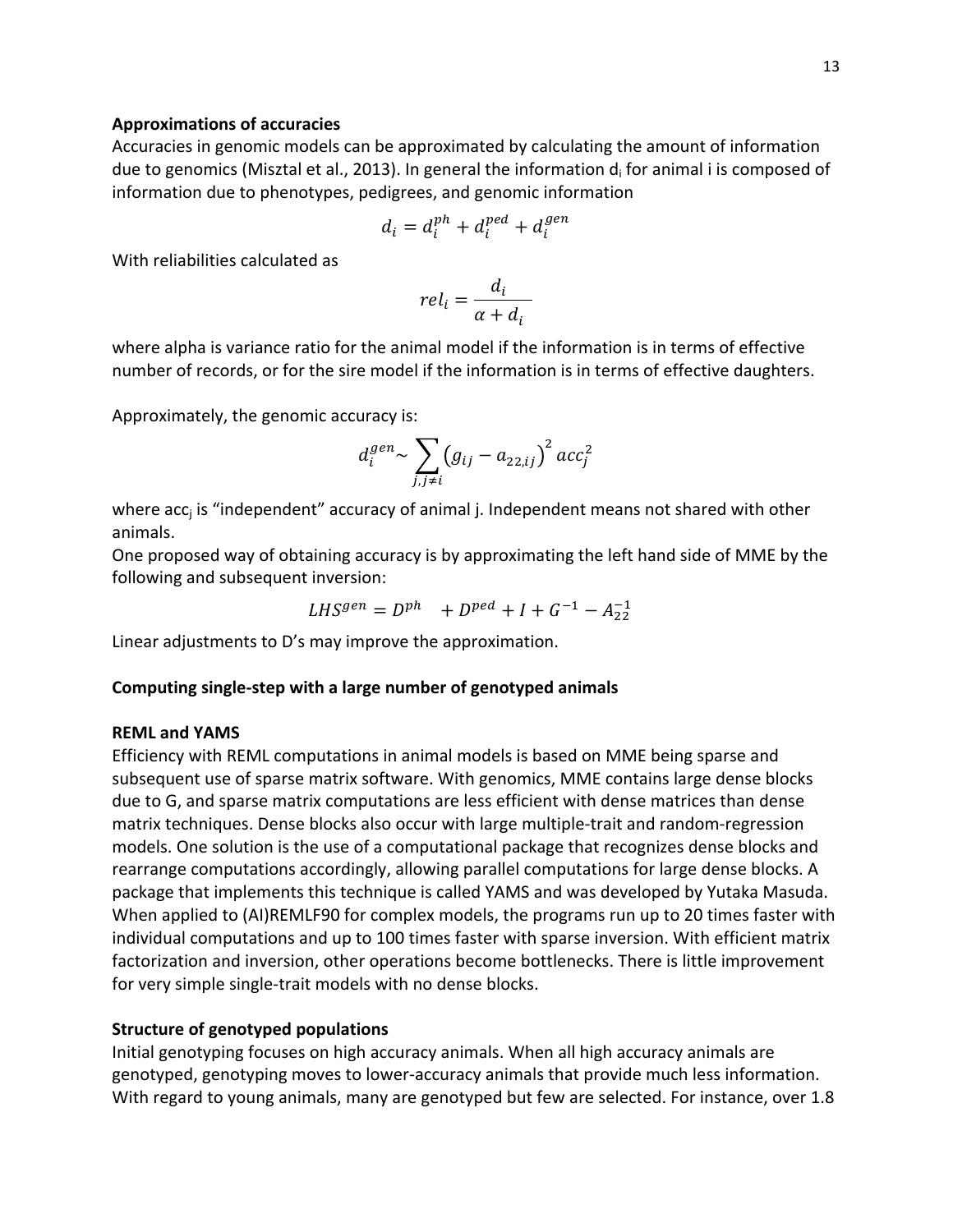million Holsteins have been genotyped by 2017, but only 25k are high accuracy bulls,  $\lt$  50k are cows with phenotype eligible for a national evaluation, and the rest are animals unimportant for genomic selection, except for possible reduction in bias due to pre-selection. Subsequently, computing choices may either use all genotypes in analyses or select only the important ones for the main analysis and indirect predictions for the rest.

### **Efficient inversion of G by APY algorithm**

The rank of G for large populations as shown by the proportion of eigenvalues explaining 99% of the variation is limited due to small effective population size (Pocrnic et al., 2016). Such a rank was found to be around 10k in Holsteins and Angus, 6k in pigs, and 4k in broiler chicken. This is due to a limited number of independent chromosome segments (ICS), or limited number of independent SNP cluster. Such a fact can be used to derive an inverse of G efficiently (Misztal et al., 2014; Fragomeni et al., 2015; Misztal et al., 2015; Lourenco et al., 2015; Misztal 2016; Masuda et al., 2016; Bradford et al., 2017). Let **a** be a vector of effects of ICS (or uncorrelated SNP segments). Divide individuals into core individuals denoted as c and other (non-core) individuals denoted as *n*. Then  $\mathbf{u}_c = \mathbf{Z}_c \mathbf{a} + \mathbf{\varepsilon}_c$  and  $\mathbf{u}_n = \mathbf{Z}_n \mathbf{a} + \mathbf{\varepsilon}_n$ . When the number of core animals is the same as the number of ICS:  $\hat{\bf a} \approx {\bf Z}_c^{-1} {\bf u}_c$  and  $\,{\bf u}_n = {\bf P} {\bf u}_n + {\bf \varepsilon}_n$ , where  ${\bf P}$  is a matrix that relates BVs of non-core to core individuals. Denote:

$$
\text{var}\begin{bmatrix} \mathbf{u}_b \\ \mathbf{u}_c \end{bmatrix} = \mathbf{G} = \begin{bmatrix} \mathbf{G}_{bb} & \mathbf{G}_{bc} \\ \mathbf{G}_{cb} & \mathbf{G}_{cc} \end{bmatrix} \sigma_u^2,
$$

Using the recursion equations,

$$
\mathbf{G}^{-1} = \begin{bmatrix} \mathbf{G}_{cc}^{-1} & \mathbf{0} \\ \mathbf{0} & \mathbf{0} \end{bmatrix} + \begin{bmatrix} -\mathbf{G}_{cc}^{-1}\mathbf{G}_{cn} \\ \mathbf{I} \end{bmatrix} \mathbf{M}^{-1} \begin{bmatrix} -\mathbf{G}_{nc}\mathbf{G}_{cc}^{-1} & \mathbf{I} \end{bmatrix}.
$$

The above inverse has cubic cost (and quadratic memory) for core animals and linear cost (and linear memory) for noncore animals. This inverse is also sparse. In tests, APY inversion of a 570k x 570k matrix for Holsteins took < 2 h of computing time and used less than 100 Gbytes of memory (Masuda et al., 2015). The APY inverse is the real inverse, and simulations showed slightly higher accuracy of GEBV compared to using the regular inversion of G (with blending), which can be partly due to elimination of noise contained in the regular G<sup>-1</sup>.

While  $G^{-1}$  for a large number of animals is sparse, A22<sup>-1</sup> can be dense (Faux and Gengler, 2013). This matrix can be computed indirectly (Stranden and Mantysaari, 2014):

$$
A_{22}^{-1} = A^{22} - (A^{12})'(A^{11})^{-1}(A^{12})
$$

where all matrices on the right hand side are submatrices of sparse  $A^{-1}$  and can be stored explicitly. In the PCG algorithm, only a product of a matrix by a vector is needed. Then A22<sup>-1</sup>q can be computed as

$$
A_{22}^{-1}q = A^{22}q - (A^{12})'[(A^{11})^{-1}[A^{12}q]]
$$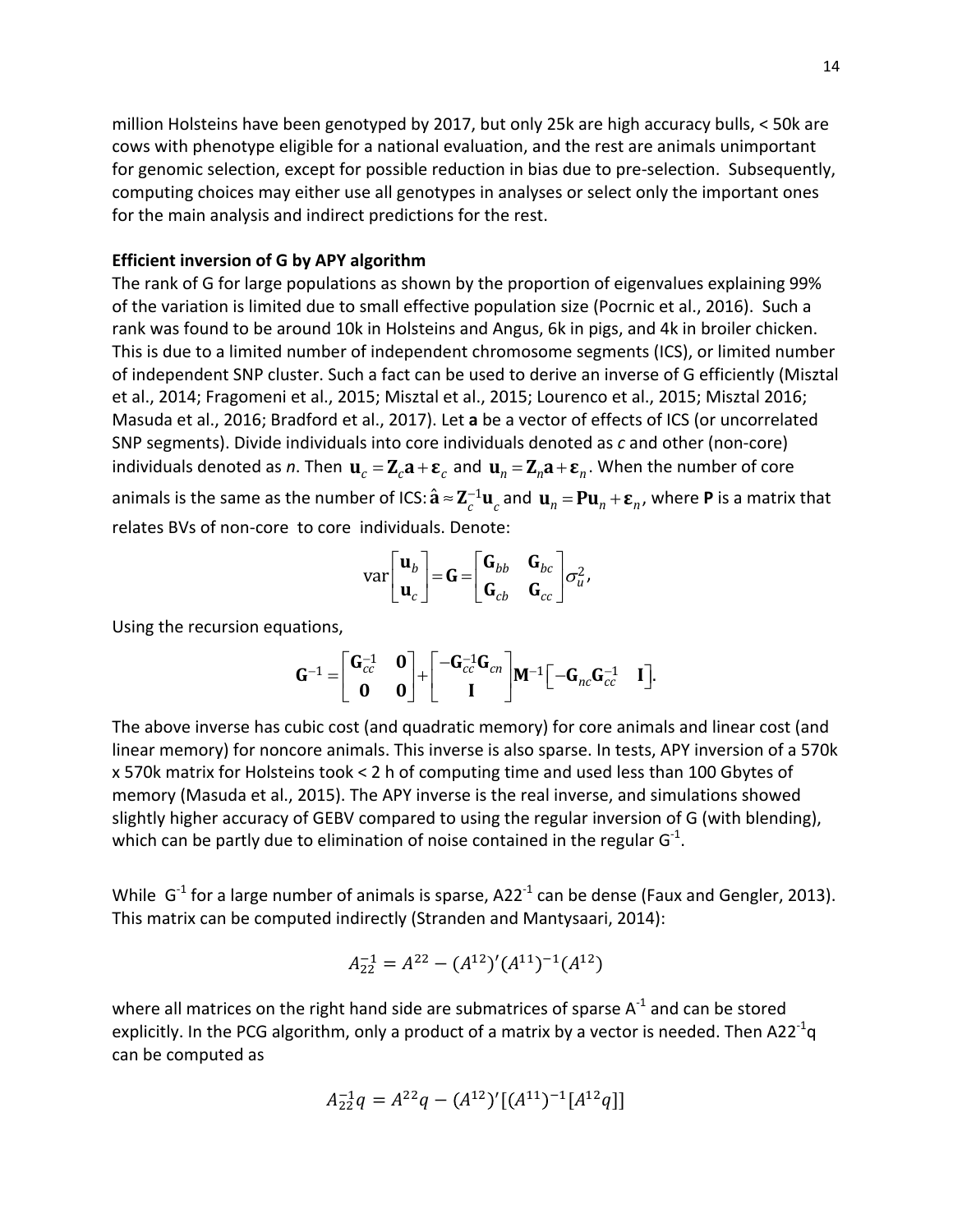With some exceptions (solving step with  $A^{11}$ ), computations include only products of a matrix by a vector. See (Masuda et al., 2016) for details.

# **References and selected publications**

# **Non UGA papers**

Wiggans GR, Cooper TA, VanRaden PM, Cole JB: Technical note: Adjustment of traditional cow evaluations to improve accuracy of genomic predictions. J Dairy Sci 2011, 94:6188-6193.

Legarra A, Robert-Granie C, Manfredi E, Elsen JM: Performance of genomic selection in mice. Genetics 2008, 180:611-618.

VanRaden PM: Efficient methods to compute genomic predictions. J Dairy Sci 2008, 91:4414– 4423.

Bijma P: Accuracies of estimated breeding values from ordinary genetic evaluations do not reflect the correlation between true and estimated breeding values in selected populations. J Anim Breed Genet 2012, 129:345-358.

VanRaden PM, Wright JR. Measuring genomic pre-selection in theory and in practice. Interbull Bull. 2013;47:147-50.

Stranden I, Christensen OF: Allele coding in genomic evaluation. Gen Sel Evol 2011, 43:25.

Christensen OF: Compatibility of pedigree-based and marker-based relationship matrices for single-step genetic evaluation. Genet Sel Evol 2012, 44:37.

Garrick DJ, Taylor JF, Fernando RL: Deregressing estimated breeding values and weighting information for genomic regression analyses. Genet Sel Evol 2009, 41:55.

# Early papers from University of Georgia and Associates

Tsuruta. S., I. Misztal and I. Strandén. 2001. Use of the preconditioned conjugate gradient algorithm as a generic solver for mixed-model equations in animal breeding applications. J. Anim. Sci. 1166:1172.

Misztal, I. 2006. Properties of random regression model using linear splines. J. Anim. Breed. Genet. 123(2):73-144.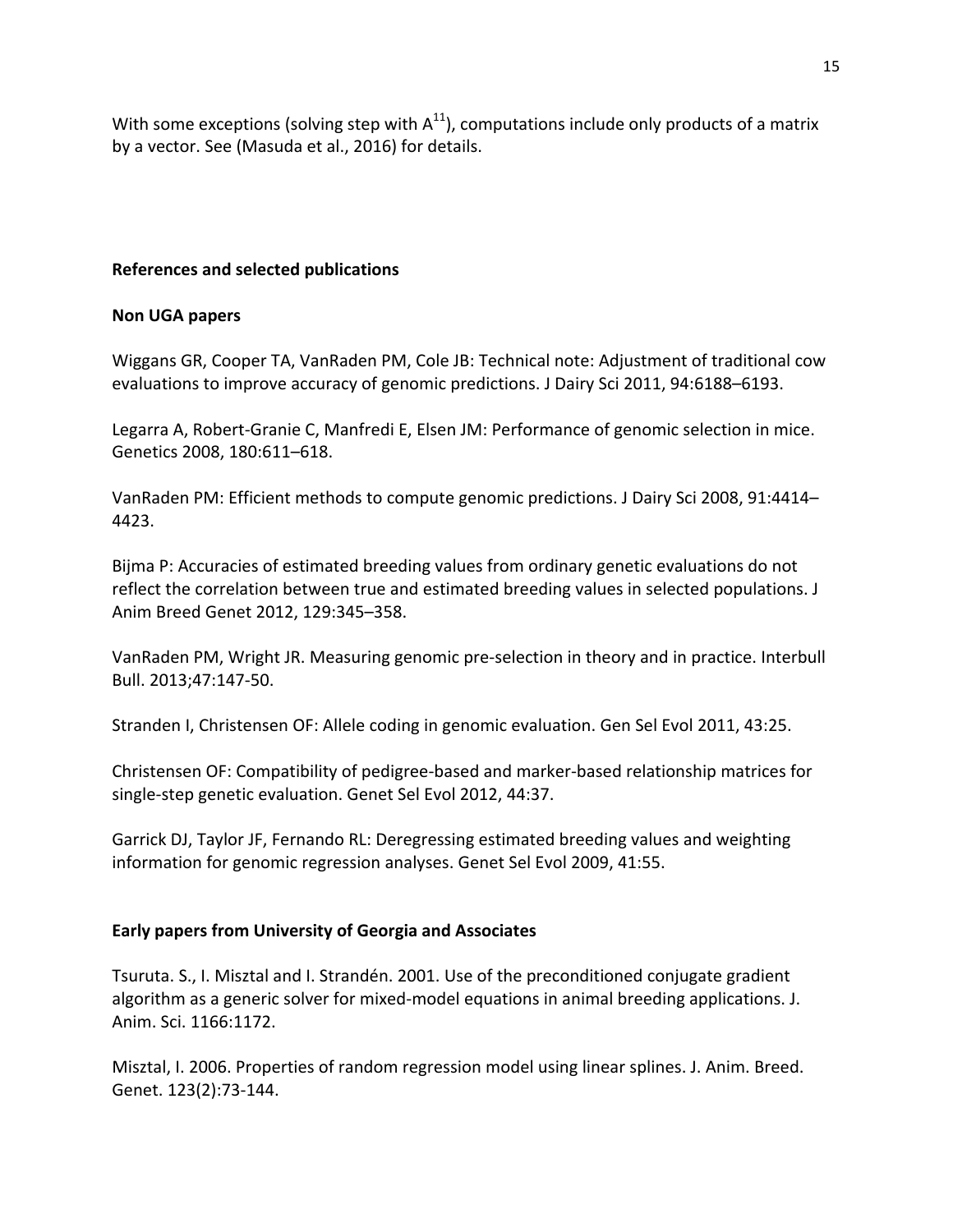Misztal, I. 2008. Reliable Computing in Estimation of Variance Components. J. Anim. Breed. Genet. 125:363-370.

Bohmanova, J., F. Miglior, J. Jamrozik, I. Misztal and P.G. Sullivan. 2008. Comparison of random regression models with Legendre polynomials and linear splines for production traits and somatic cell score of Canadian Holstein cows. J. Dairy Sci. 91:3627-3638.

# Papers on genomics from University of Georgia and Associates

Tsuruta, S., I. Misztal, and T. J. Lawlor. 2009. Use of low density SNP chip for parental verification in US Holsteins. J. Dairy Sci. 92(Suppl. 1):W52.

Misztal, I., A. Legarra, and I. Aguilar. 2009. Computing procedures for genetic evaluation including phenotypic, full pedigree and genomic information. J. Dairy Sci. 92:4648-4655.

Legarra, A., I. Aguilar, and I. Misztal. 2009. A relationship matrix including full pedigree and genomic information. J. Dairy Sci. 92:4656-4663

Aguilar, I., I. Misztal, D. L. Johnson, A. Legarra, S. Tsuruta, and T. J. Lawlor. 2010. A unified approach to utilize phenotypic, full pedigree, and genomic information for genetic evaluation of Holstein final score. J. Dairy Sci. 93:743:752.

Chen, C. Y., I. Misztal, I. Aguilar, S. Tsuruta, T. H. E. Meuwissen, S. E. Aggrey, T. Wing, and W. M. Muir. 2011. Genome-wide marker-assisted selection combining all pedigree phenotypic information with genotypic data in one step: an example using broiler chickens. J. Animal Sci. 89:23-28.

Aguilar, I., I. Misztal, A. Legarra, S.Tsuruta. 2011. Efficient computation of genomic relationship matrix and other matrices used in single-step evaluation. J. Anim. Breed. Genet. 128(6):422-428.

Forni, S., I. Aguilar, and I. Misztal. 2011. Different genomic relationship matrices for single-step analysis using phenotypic, pedigree and genomic information. Genet. Sel. Evol. 43:1.

Aguilar, I., I. Misztal, S. Tsuruta, G. R. Wiggans and T. J. Lawlor. 2011. Multiple trait genomic evaluation of conception rate in Holsteins. J. Dairy Sci. 94:2621-2624.

Simeone, R., I. Misztal, I. Aguilar, and A. Legarra. 2011. Evaluation of the utility of genomic relationship matrix as a diagnostic tool to detect mislabeled genotyped animals in a broiler chicken population. J. Anim. Breed. Genet. 128(5):386-393.

Chen, C. Y., I. Misztal, I. Aguilar, A. Legarra, and B. Muir. 2011. Effect of different genomic relationship matrix on accuracy and scale. J. Anim. Sci. 89:2673-2679.

Tsuruta, S., I. Aguilar, I. Misztal, and T. J. Lawlor. 2011. Multiple-trait genomic evaluation of linear type traits using genomic and phenotypic data in US Holsteins. J. Dairy Sci. 94:4198-4204.

Vitezica, Z. G., I. Aguilar, I. Misztal, and A. Legarra. 2011. Bias in Genomic Predictions for Populations Under Selection. Genet. Res. Camb. 93:357-366.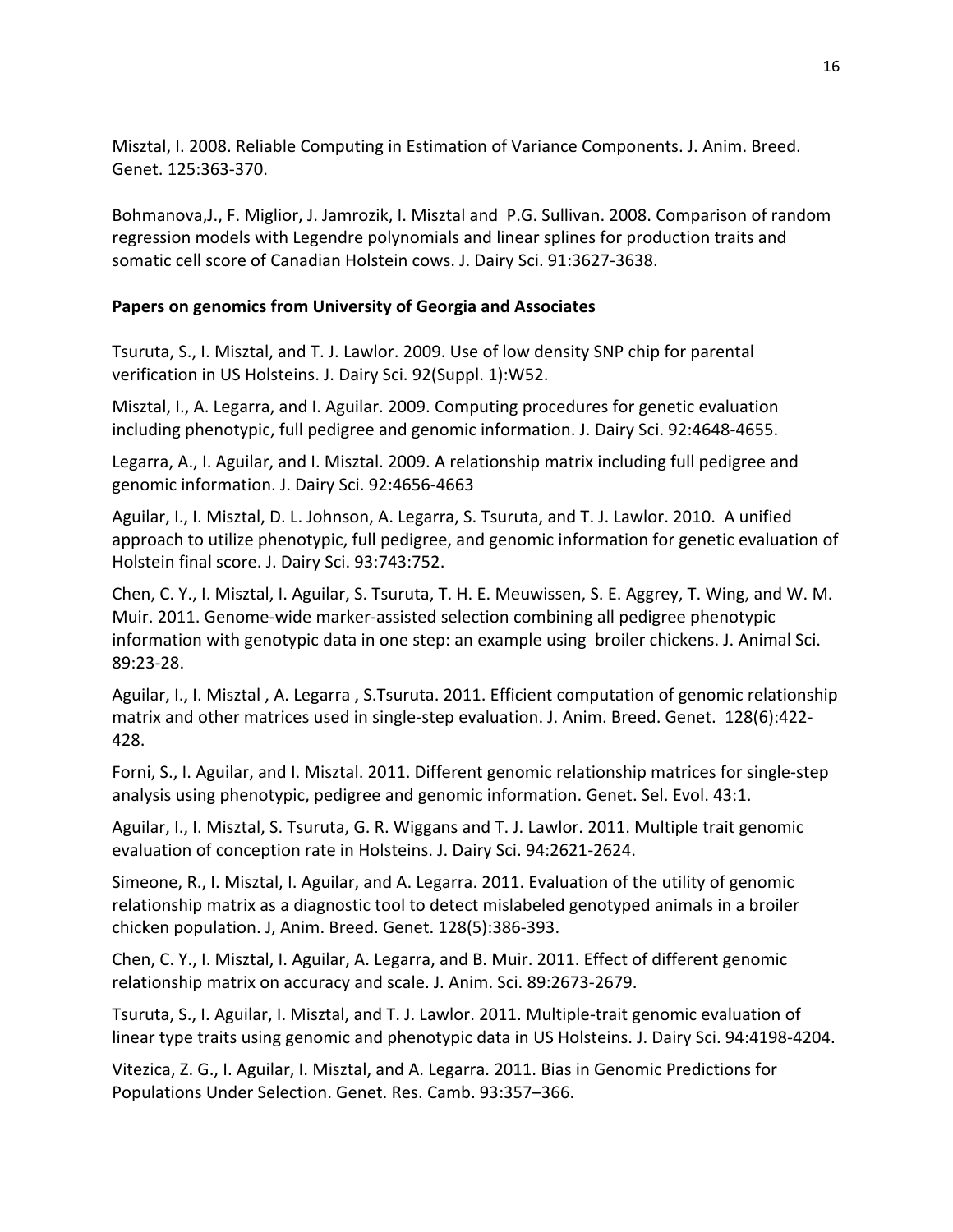Simeone, R., I. Misztal, I. Aguilar, and Z. Vitezica. 2012. Evaluation of a multi-line broiler chicken population using a single-step genomic evaluation procedure. J, Anim. Breed. Genet.

129( 1):3–10.

Wang, H., I. Misztal, I. Aguilar, A. Legarra, and W. M. Muir. 2012. Genome-wide association mapping including phenotypes from relatives without genotypes. Genet. Res. 94(2):73-83.

Faux, P., N. Gengler, and I. Misztal. 2012. A recursive algorithm for decomposition and creation of the inverse of the genomic relationship matrix. J. Dairy Sci. 95:6093-6102.

Misztal, I., S. Tsuruta, I. Aguilar, A. Legarra, P. M. VanRaden, and T. J. Lawlor. 2013. Methods to Approximate Reliabilities in Single-Step Genomic Evaluation. J. Dairy Sci. 96:647–654.

Misztal, I., Z.G. Vitezica, A. Legarra, I. Aguilar, and A.A. Swan. 2013. Unknown-parent groups in single-step genomic evaluation. J. Anim. Breed. Genet. 130:252–258.

Tsuruta, S., I. Misztal, and T. J. Lawlor. 2013. Genomic evaluations of final score for US Holsteins benefit from the inclusion of genotypes on cows. J. Dairy Sci. 96:3332-3335.

Elzo, M.A., C.A. Martinez, G.C. Lamb, D.D. Johnson, M.G. Thomas, I. Misztal, D.O. Rae, J.G. Wasdin, J.D. Driver. 2013. Genomic-polygenic evaluation for ultrasound and weight traits in Angus-Brahman multibreed cattle with the Illumina3k chip, Livest. Sci. 153:39-49.

Lourenco, D. A. L., I. Misztal, H. Wang, I. Aguilar, S. Tsuruta, and J. K. Bertrand. 2013.

Prediction accuracy for a simulated maternally affected trait of beef cattle using different genomic evaluation models. J. Anim. Sci. 4090-4098.

Lourenco, D. A. L., I. Misztal, S. Tsuruta, I. Aguilar, E. Ezra, M. Ron, A. Shirak, and J. I. Weller. 2014. Methods for genomic evaluation of a relatively small genotyped dairy population and effect of genotyped cow information in multiparity analyses. J. Dairy Sci. 97:1742-1752.

Misztal, I., A. Legarra, and I. Aguilar. 2014. Using recursion to compute the inverse of the genomic relationship matrix. J. Dairy Sci. 97:3943-3952

Lourenco, D. A. L., I. Misztal, S. Tsuruta, I. Aguilar, T. J. Lawlor, S. Forni, and J. I. Weller. 2014. Are evaluations on young genotyped animals benefiting from the past generations? J. Dairy Sci. 97:3930-3942.

Tsuruta, S., I. Misztal, D. A. L. Lourenco, and T. J. Lawlor. 2014. Assigning unknown parent groups to reduce bias in genomic evaluations of final score in US Holsteins. J. Dairy Sci.97: 5814-5821.

Wang, H., I. Misztal, I. Aguilar, A. Legarra, R. L. Fernando, Z. Vitezica, R. Okimoto, T. Wing, R. Hawken, and W. M. Muir. 2014. Genome-wide association mapping including phenotypes from relatives without genotypes in a single-step (ssGWAS) for 6-week body weight in broiler chickens. Frontiers Genet. DOI=10.3389/fgene.2014.00134. 

Legarra, A., O. F. Christensen, I. Aguilar, and I. Misztal. 2014. Single Step, A General Approach For Genomic Selection. Livest. Sci. 166:54-65.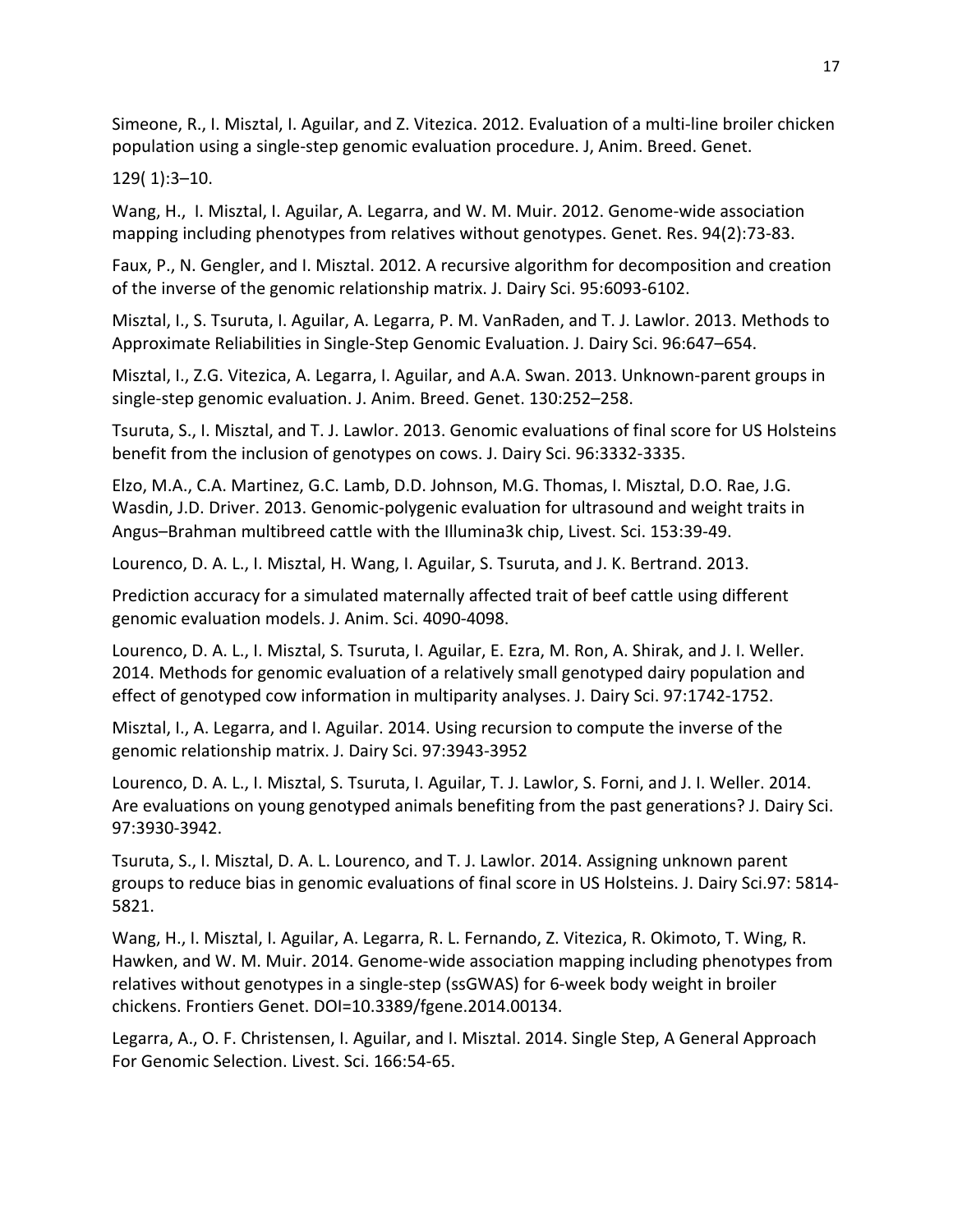Dufrasne, M., I. Misztal, S. Tsuruta, N. Gengler, and K. A. Gray. 2014. Genetic analysis of pig survival up to commercial weight in a crossbred population. Livest. Sci. 167:19-24.

Wang, H., I. Misztal and A. Legarra. 2014. Differences between genomic-based and pedigreebased relationships in a chicken population, as a function of quality control and pedigree links among individuals. J. Animal Breeding Genet. DOI: 10.1111/jbg.12109.

Fragomeni, B., I. Misztal, D. Lourenco, I. Aguilar, R. Okimoto and W. Muir. 2014. Changes in variance of top SNP windows over generations for three traits in broiler chicken. Frontiers Genet. doi: 10.3389/fgene.2014.00332.

Zhang, X., I. Misztal, M. Heidaritabar, J. W. M. Bastiaansen, R. Borg, R. L. Sapp, T. Wing, R. R. Hawken, D. A. L. Lourenco, Z. G. Vitezica. 2015. Prior genetic architecture impacting genomic regions under selection: an example using genomic selection in two poultry breeds. Livest. Sci. 171:1-11.

Forneris, N. S., A. Legarra, Z. G. Vitezica, S. Tsuruta, I. Aguilar, I. Misztal, and R.J.C. Cantet. 2015. Quality control of genotypes using heritability estimates of gene content at the marker. Genetics. doi: 10.1534/genetics.114.173559.

Fragomeni, B. O., D.A.L. Lourenco, S. Tsuruta, Y. Masuda, I. Aguilar, A. Legarra, T. J. Lawlor, and I. Misztal. 2015. Use of genomic recursions in single-step genomic BLUP with a large number of genotypes. J. Dairy Sci. 98:4090–4094.

Fragomeni, B. O., D.A.L. Lourenco, S. Tsuruta, Y. Masuda, I. Aguilar, and I. Misztal. 2015. Use of Genomic Recursions and Algorithm for Proven and Young Animals for Single-Step Genomic BLUP Analyses - A Simulation Study. J. Anim. Breed. Genet. 132:340-5.

Legarra, A., O. F. Christensen, Z. G. Vitezica, I. Aguilar, and I. Misztal. 2015. Ancestral relationships using metafounders: finite ancestral populations and across population relationships. Genetics. doi: 10.1534/genetics.115.177014.

Lourenco, D. A. L., S. Tsuruta, B. O. Fragomeni, Y. Masuda, I. Aguilar, A. Legarra, J. K. Bertrand, T. S. Amen, L. Wang, D. W. Moser, and I. Misztal. 2015. Genetic evaluation using single-step genomic BLUP in American Angus. J. Anim. Sci. doi:10.2527/jas2014-8836.

Lourenco, D. A. L., B. O. Fragomeni, S. Tsuruta, I. Aguilar, B. Zumbach, R. J. Hawken, A. Legarra, and I. Misztal. 2015b. Accuracy of estimated breeding values for males and females with genomic information on males, females, or both: a broiler chicken example. Genet. Sel. Evol. 47:56.

Masuda, Y., S. Tsuruta, I. Aguilar, and I. Misztal. 2015. Technical note: Acceleration of sparse operations for average-information REML analyses with supernodal methods and sparsestorage refinements. J. Dairy Sci. 93:4670-4674.

Misztal, I., B. O. Fragomeni, D. A. L. Lourenco, S. Tsuruta, Y. Masuda, I. Aguilar, A. Legarra, and T. J. Lawlor. 2015. Efficient inversion of genomic relationship matrix by the algorithm for proven and young (APY). Interbull Bull. 49.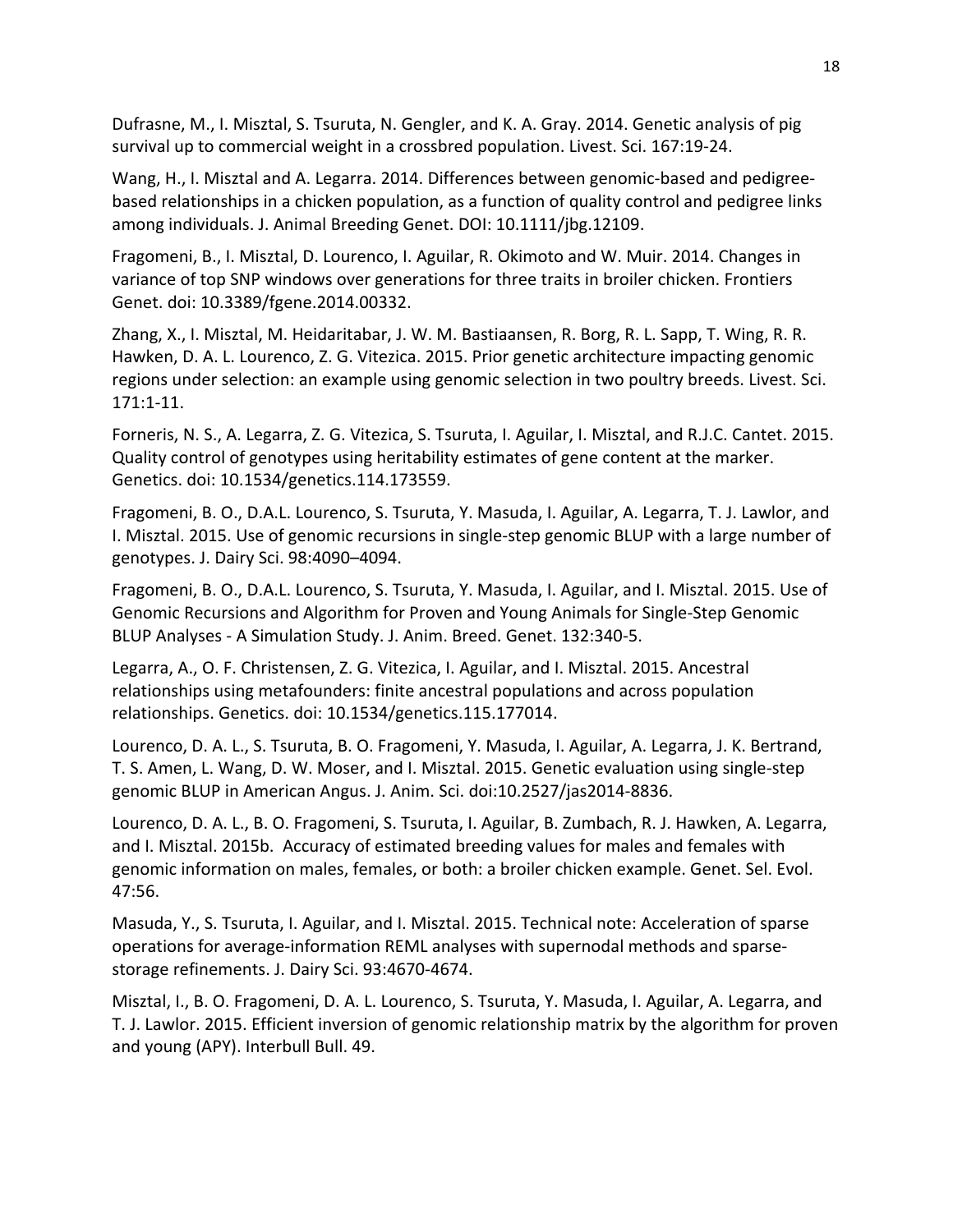Masuda, Y., I. Misztal, S. Tsuruta, D. A. L. Lourenco, B. O. Fragomeni, A. Legarra, I. Aguilar, T. J. Lawlor. 2015. Single-step genomic evaluations with 570K genotyped animals in US Holsteins. Interbull Bull. 49:85-89.

Fragomeni, B.O., D. A. L. Lourenco, S. Tsuruta, K. Gray, Y. Huang, and I. Misztal. 2016. Using single step genomic BLUP to enhance the mitigation of seasonal losses due to heat stress in pigs. J. Anim. Sci. 94:5004-5013. https://doi.org/10.2527/jas.2016-0820.

Lourenco, D. A. L., S. Tsuruta, B. O. Fragomeni, C. Y. Chen, and I. Misztal. 2016. Crossbred evaluations in single-step genomic BLUP using adjusted realized relationship matrices. J. Anim. Sci. 94:909-919. https://doi.org/10.2527/jas.2015-9748.

Masuda, Y., I. Misztal, S. Tsuruta, A. Legarra, I. Aguilar, D. Lourenco, B. Fragomeni and T. L. Lawlor. 2016. Implementation of genomic recursions in single-step genomic BLUP for US Holsteins with a large number of genotyped animals. J. Dairy Sci. 99:1968-1974. https://doi.org/10.3168/jds.2015-10540.

Misztal, I. 2016. Inexpensive computation of the inverse of the genomic relationship matrix in populations with small effective population size. Genetics 202:411-409. https://doi.org/10.1534/genetics.115.182089.

Pocrnic, I., D. A. L. Lourenco, Y. Masuda, A. Legarra, and I. Misztal. 2016. The dimensionality of genomic information and its effect on genomic prediction. Genetics 203:573-581. https://doi.org/10.1534/genetics.116.187013.

Pocrnic, I., D. A. L. Lourenco, Y. Masuda, and I. Misztal. 2016. Dimensionality of genomic information and performance of the Algorithm for Proven and Young for different livestock species. Genet. Sel. Evol. 48:82. https://doi.org/10.1186/s12711-016-0261-6.

Vitezica, Z., L. Varona, J. M. Elsen, I. Misztal, W. Herring, and A. Legarra. 2016. Genomic BLUP including additive and dominant variation in purebreds and F1 crossbreds, with an application in pigs. Genet. Sel. Evol. 48:6. https://doi.org/10.1186/s12711-016-0185-1.

Zhang, X., D. A. L. Lourenco, I. Aguilar, A. Legarra, and I. Misztal. 2016. Weighting strategies for single-step genomic BLUP: an iterative approach for accurate calculation of GEBV and GWAS. Frontiers in Genet. 7:151. https://doi.org/10.3389/fgene.2016.00151.

Lourenco, D.A.L., B.O. Fragomeni, H. L. Bradford, I.R. Menezes, J.B.S. Ferraz, S. Tsuruta, I. Aguilar, and I. Misztal. 2017. Implications of SNP weighting on single-step genomic predictions for different reference population sizes. J. Anim. Bred. Genet. (in press; doi: 10.1111/jbg.12288).

Andonov, S., D. A. L. Lourenco, B. O. Fragomeni, Y. Masuda, and I. Misztal. 2017. Accuracy of breeding values in small genotyped populations using different sources of external information — A simulation study. J. Dairy Sci. 100:395-401. https://doi.org/10.3168/jds.2016-11335.

Bradford, H. L., I. Pocrnić, B. O. Fragomeni, D. A. L. Lourenco, I. Misztal. 2017. Selection of core animals in the Algorithm for Proven and Young using a simulation model. J. Anim. Breed. Genet. In Press. https://doi.org/10.1111/jbg.12276.